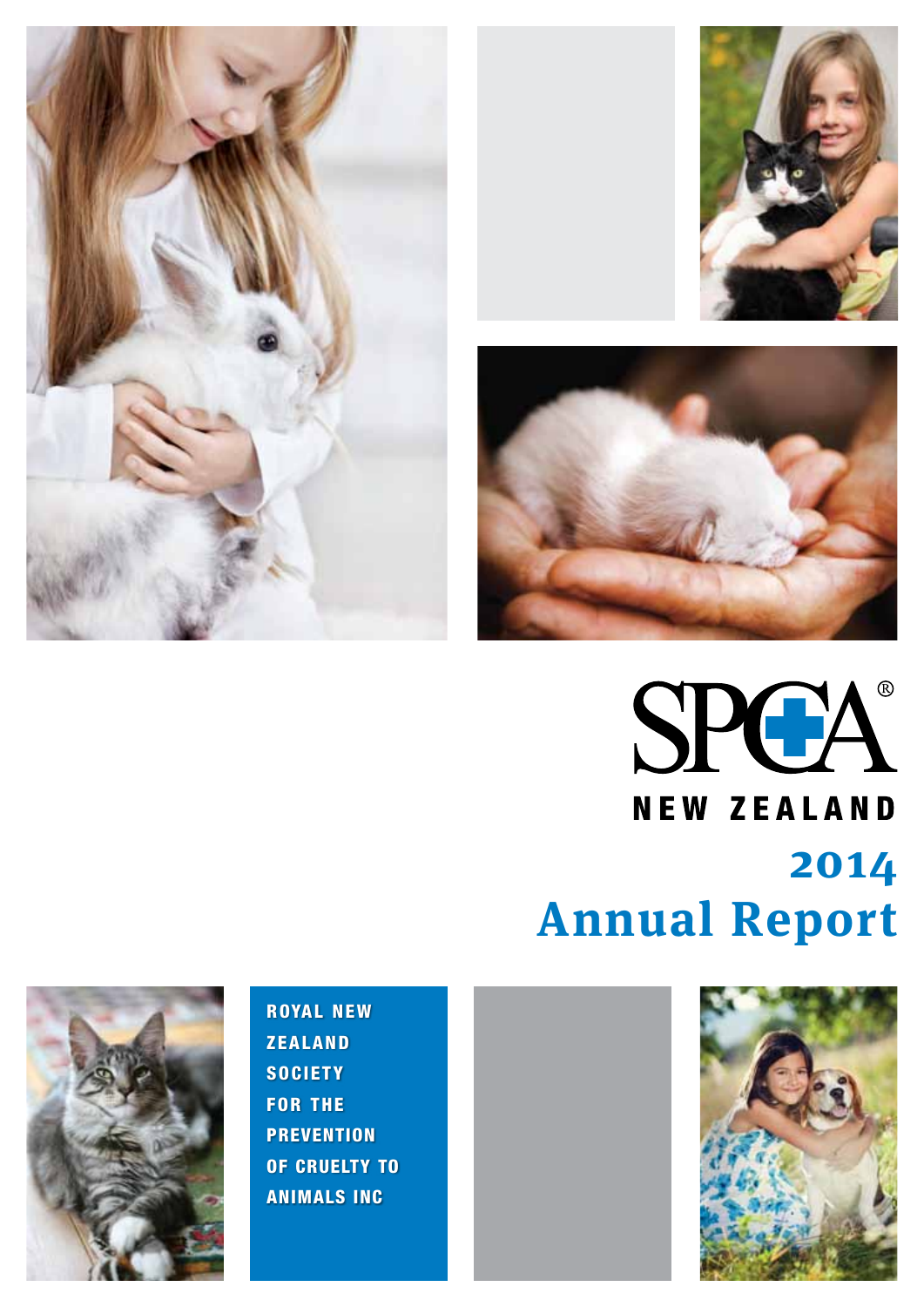## **RNZSPCA centres**

**SPGA** 

BAY OF ISLANDS KAITAIA & DISTRICTS

**WHANGAREI** 

**Auckland Bay of Islands Buller Canterbury Central Hawkes Bay Central King Country Dannevirke Feilding & Districts Gisborne Golden Bay Gore & Districts Greymouth Hastings & Districts Hawkes Bay Hokitika Horowhenua Kaitaia & Districts Kawerau Manawatu** 

**Marlborough Mid Canterbury Motueka Nelson North Otago North Taranaki Opotiki Otago Rotorua South Canterbury South Taranaki South Waikato Southland Taupo Tauranga Te Kuiti Thames Turangi**  BULLER **GREYMOUTH** HOKITIKA

**Upper Hutt Waiheke Island Waihi Waikato Wairarapa Wairoa Wanganui Wellington Whakatane Whangarei**  AUCKLAND **WAIHEKE THAMES** NORTH<br>TARANAKI **SOUTH GOLDEN BAY** 

MOTUEKA NELSON

**CANTERBURY** 

MID CANTERBURY SOUTH CANTERBURY

NORTH OTAGO

**OTAGO** 

SOUTHLAND GORE &<br>DISTRICTS

**AWERAU<br>SOUTH ROTORUA** TE KUITI TAUPO TURANGI WAIKATO **HASTINGS & DISTR** CENTRAL KING NORTH COUNTRY TARANAKI MANAWATU CENTRAL HAW **HAWKES** B FIELDING DANNEVIRKE & DISTRICTS WHANGANUI **HOROWHENUA** UPPER HUTT **WAIRARAPA** 

**WAIHI** 

**TAURANGA** 

WHAKATANE<br>WAIKATO OPOTIKI

**GISBORN** 

WAIROA

MARLBOROUGH WELLINGTON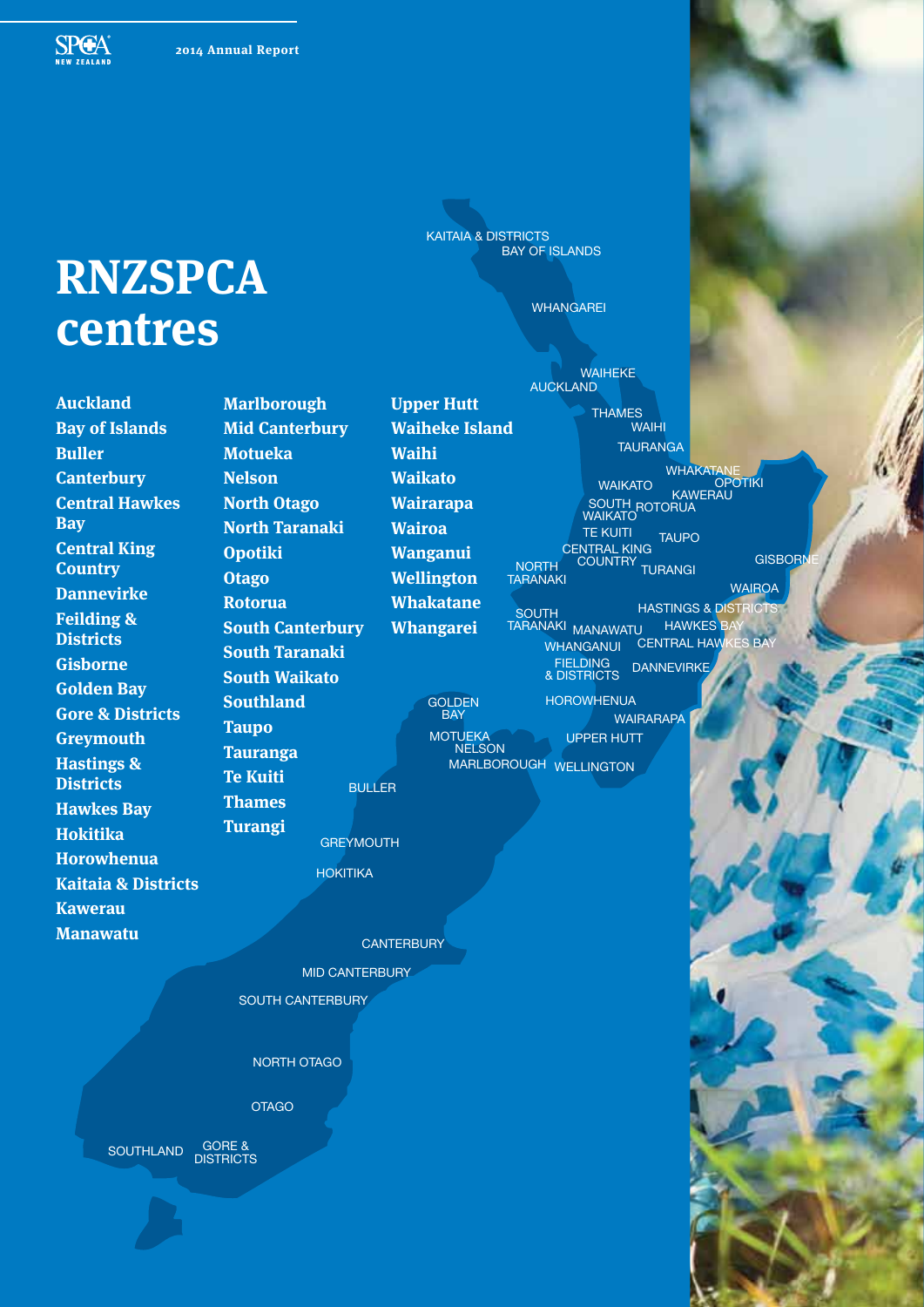

## **Our Mission**

**SPCA**®

**Our Mission is to advance the welfare of all animals in New Zealand by:**

- **• Preventing cruelty to animals**
- **• Alleviating suffering of animals**
- **• Promoting our policies through education and advocacy**

## **Our Vision Statement**

**Delivering the best world for our animals**

## **Our founding ethos**

**We speak for those who cannot speak for themselves**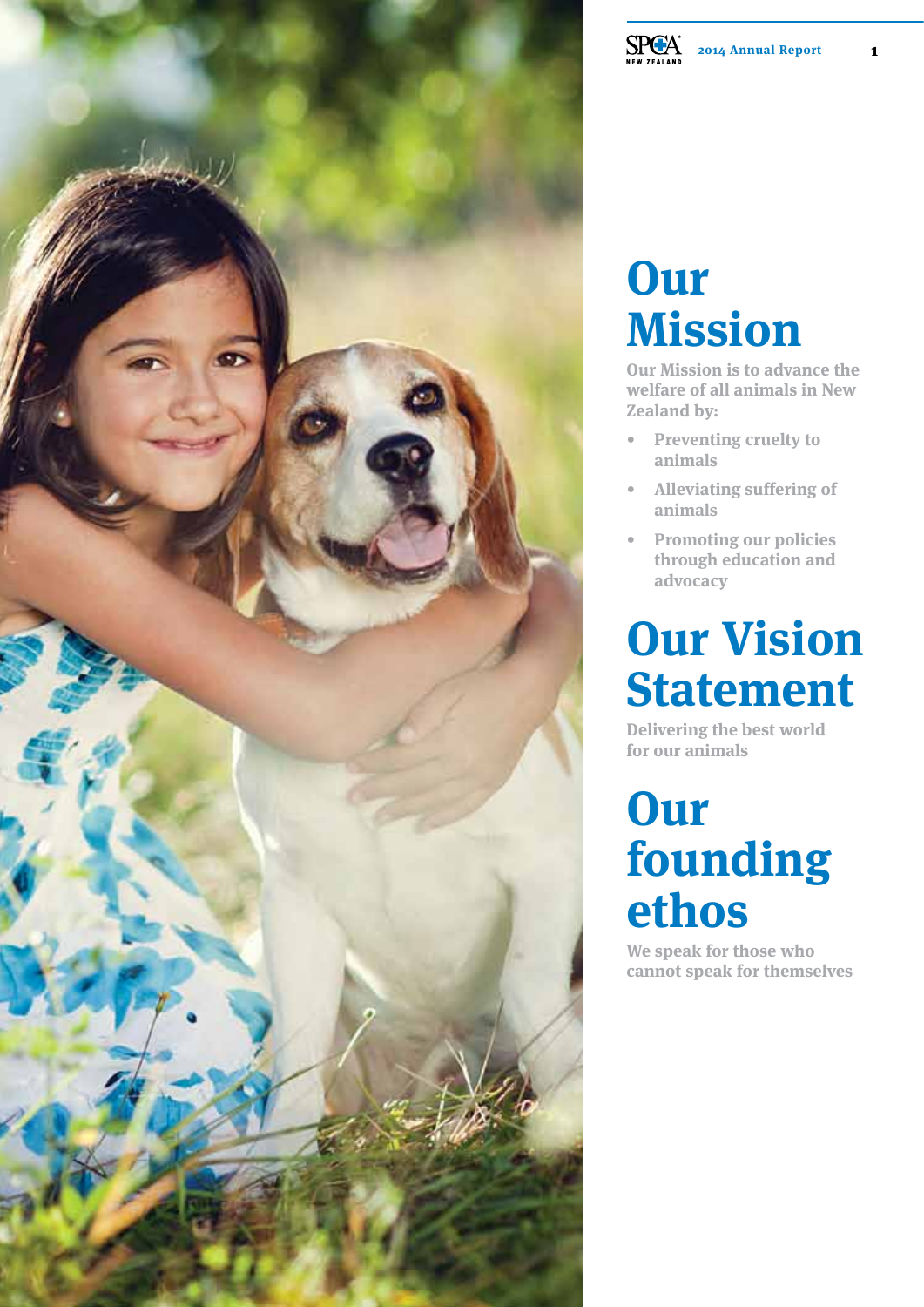## **President's Report**

As the National President of the Royal New Zealand Society for the Prevention of Cruelty to Animals it gives me great pleasure to present the 2014 President's Annual Report.

**"The Board has implemented a number of new initiatives with the focus of developing a platform to establish future collective strategy, projected outcomes and a clear picture of structure and responsibilities.."**

The RNZSPCA is the only nongovernment organisation entrusted by the Government to undertake the responsibility of improving animal welfare and enforcing the Animal Welfare Act of 1999 and we rely on the support, passion, enthusiasm and hard work of our supporters, donors, sponsors, volunteers and staff who work together with us to unify and strengthen the network of SPCA Centres throughout New Zealand as

we undertake responsibility for vital frontline animal welfare and care.

A clear message has been sent from Branches and Member Societies that the situation of Centres working autonomously is not the best way to effectively focus and efficiently achieve the SPCA's mission.

The need has been identified for an increased clarity of the role of National Support Office and the Board, and an expectation expressed of a need for increased support from National Support Office.

We have a strong and progressive board that has the ability to take the organisation forward in a positive and sustainable manner. The Board has a responsibility to set strategic priorities, operate within realistic resources and budgets, and utilise national resources to provide significant practical support for Centres.

To achieve these vital goals the Board has implemented a number of new initiatives with the focus of developing a platform to establish future collective strategy, projected outcomes and a clear picture of structure and responsibilities. These include:

- A Strategy Review Committee was established, comprising the Chief Executive and a number of Board members.
- Discussions have been held with a small number of SPCA Chairs or Vice Chairs.
- Experienced consultants have been interviewed and their services contracted.

RNZSPCA in conjunction with Ministry of Primary Industries (MPI) have submitted a New Initiatives Bid to the Treasury in an attempt to secure additional funding for the SPCA.

The Board has signed off the purchase and nationwide implementation of Shelter Buddy, a centralised, streamlined animal management database. Phase one roll out, which initially involves 4 SPCA Centres, is currently underway.

There are significant changes occurring in 2015 with regard to workplace health and safety which will affect all Centres. The Board and National Support Office will be providing support and guidance to all Centres as we negotiate these changes.

I take this opportunity to thank Murray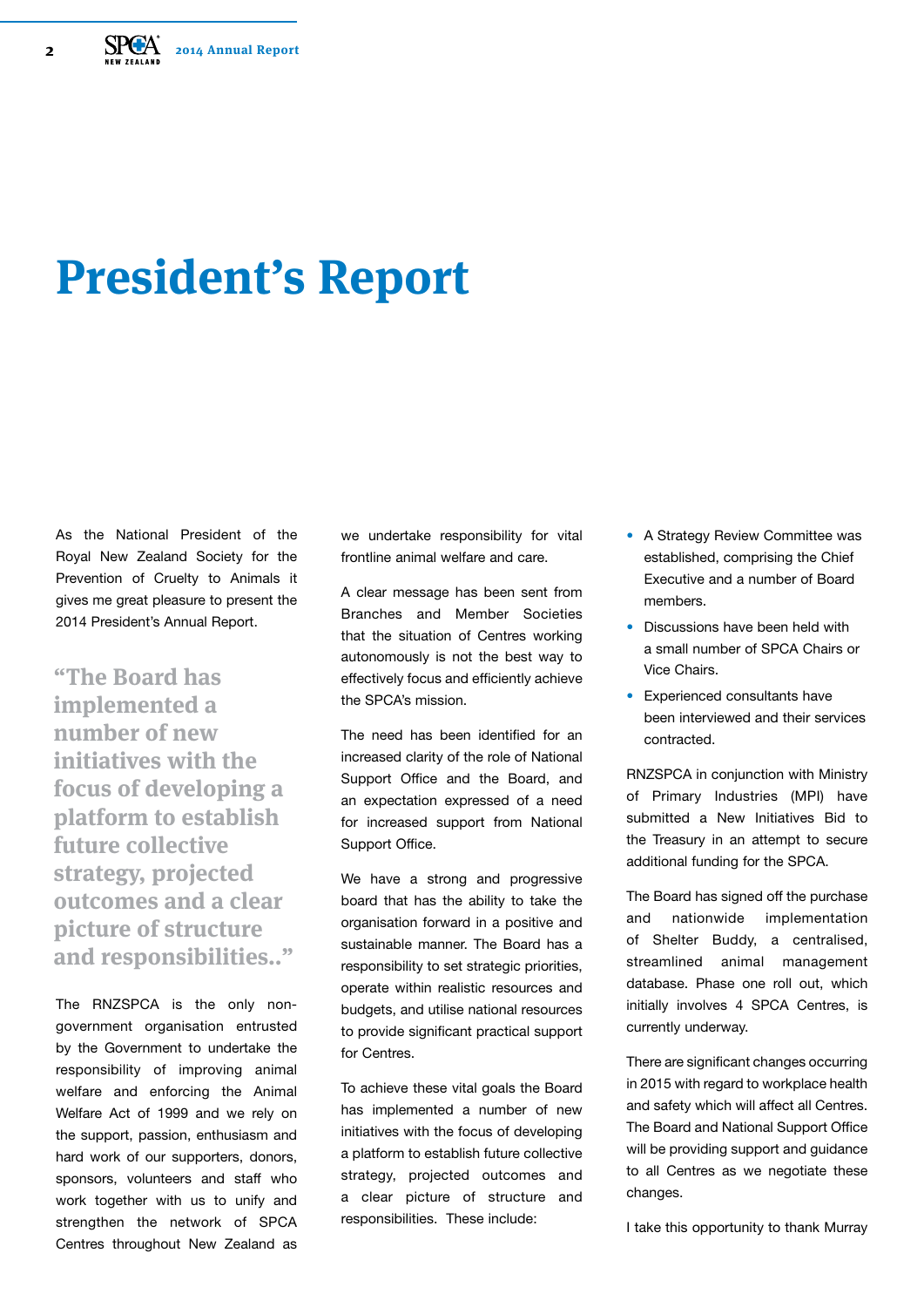Chandler of Grant Thornton for the pro bono financial advisory role he has undertaken for the Board.

Once again this was a year of continued substantial change for the RNZSPCA and all of the Centres.

The Board, CEO and NSO are committed to a future of transparency, conversations and collaboration as we all continue to work together to advance the welfare of animals nationwide.

Always remember

– "success is within us"

**Clive Poles Smith**

**President and Chair of the National Board Royal New Zealand SPCA**

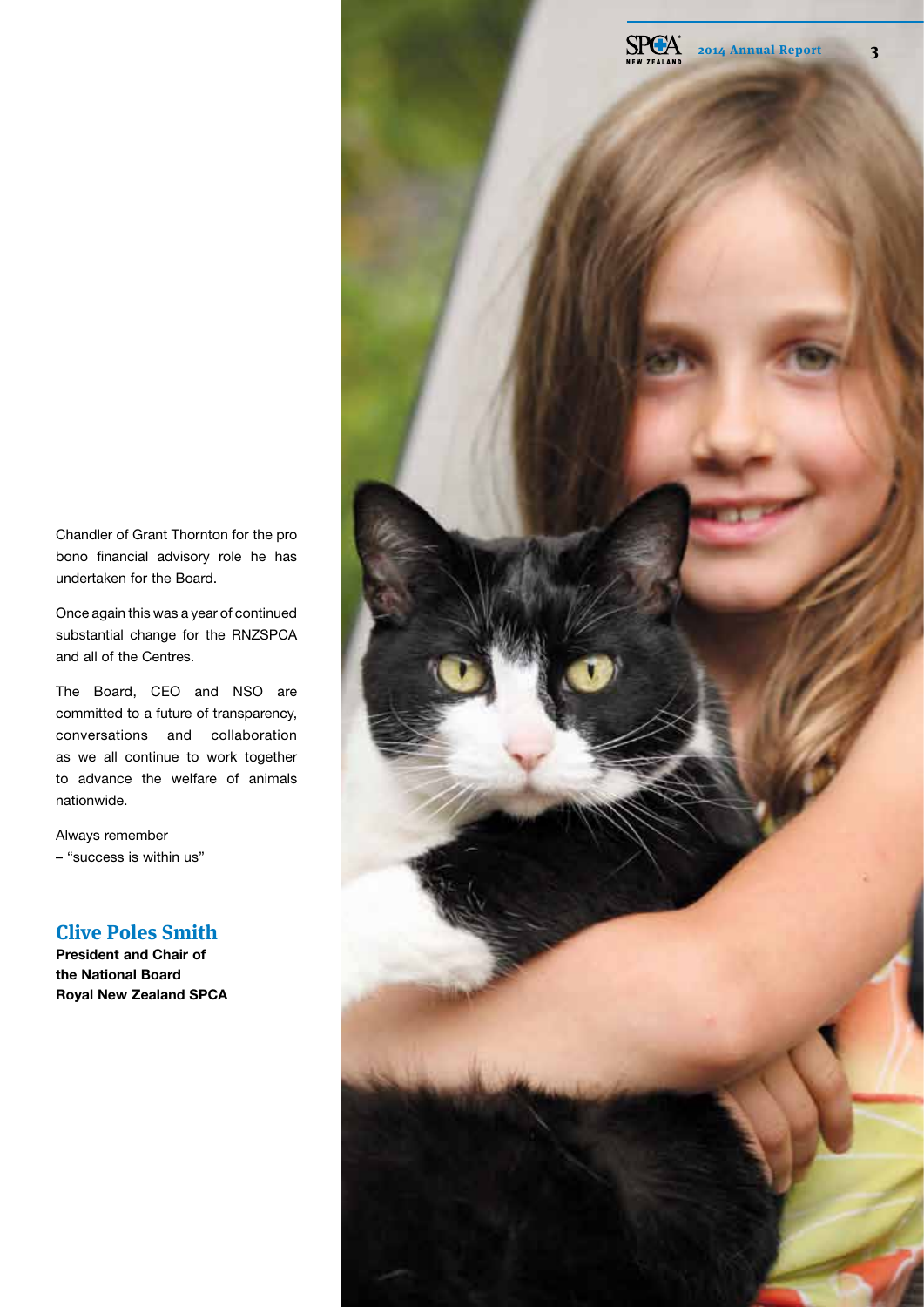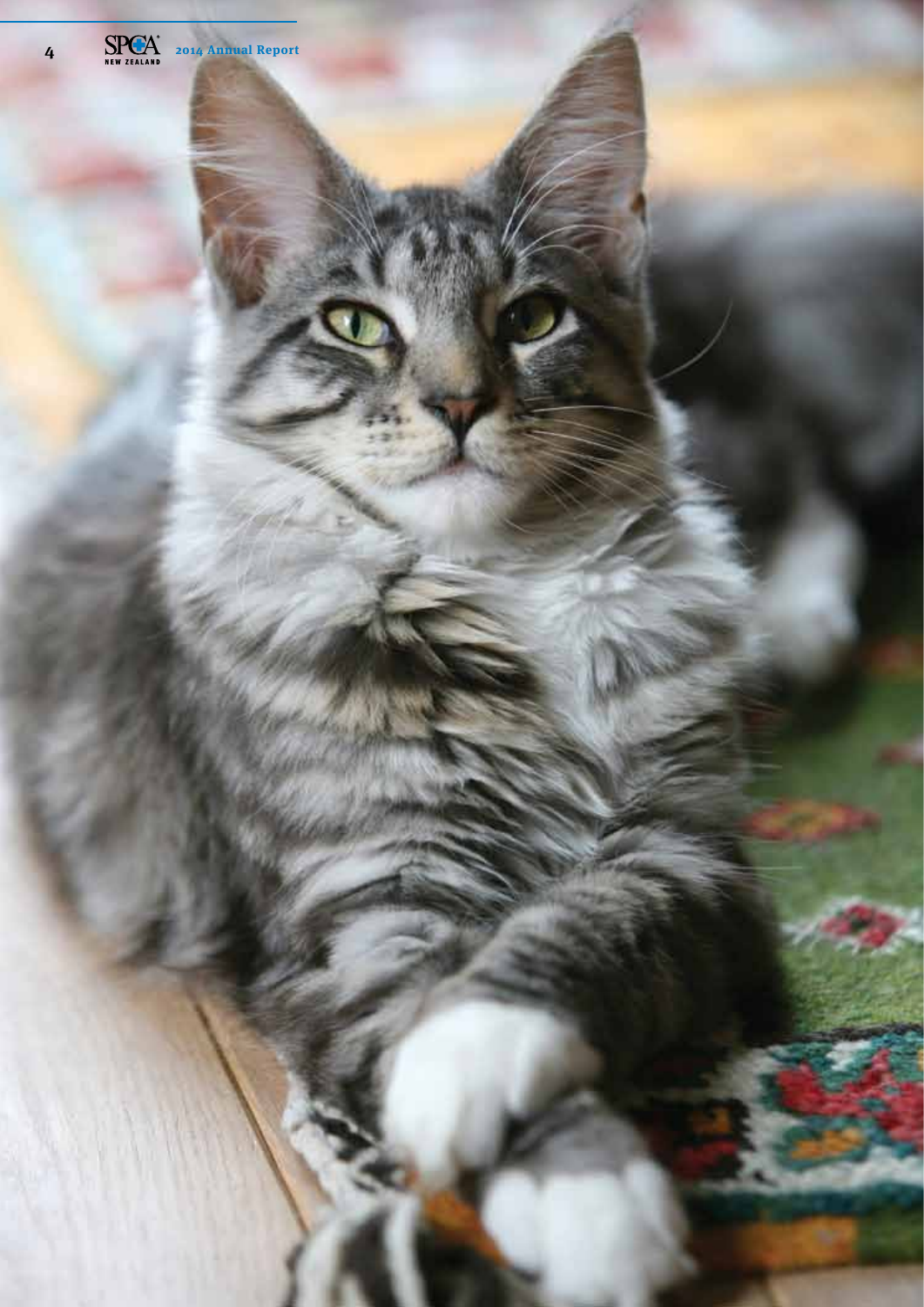## **CEO's Report**

**"Our Animal Welfare Inspectors received 13,577 complaints (slightly up on 2013) and laid 71 charges against 30 defendants. There were 58 successful prosecutions and 29 are awaiting completion. All prosecutions resulted in successful outcomes."**

2014 has shown little let up in activities conducted by the 47 SPCA Centres throughout New Zealand, and especially the staff and volunteers, who work tirelessly to prevent cruelty to and improve the welfare of animals in New Zealand. This year, nearly 49,000 animals passed through our Centres and about 35,000 of these either found new homes, were reunited with their families or remain under the care of the SPCA. The overall number of animals received was down slightly on last year but the positive outcomes were much better. Our Animal Welfare Inspectors received 13,577 complaints (slightly up on 2013) and laid 71 charges against 30 defendants. There were 58 successful prosecutions and 29 are awaiting completion. All prosecutions resulted in successful outcomes. The SPCA provides 96 warranted Animal Welfare Inspectors servicing all areas of New Zealand. It costs us between \$7.5 million and \$9 million to run our Inspectorate Services and this money, like the funding for all our services, primarily comes from our donors and money raised from grants, adoption fees and SPCA Op Shops. This remains a considerable strain on the local SPCAs who have to

raise almost all of this money to keep the Inspector Services operating. The SPCA receives a small amount of government funding for our work (and this is tied to some specific on-farm work and training).

A number of national forum groups were initiated in 2014 covering a range of disciplines including a Presidents Forum; a CEOs Forum; a Marketing and Fundraising Forum; a Youth Forum; and a SPCA OpShop Forum. A number of locally organised regional forums were also held during the year. All of these allowed staff and volunteers from different Centres to gather, share experiences and provide advice. I tasked the Marketing and Fundraising Forum to consider how we might work better together to improve the overall fundraising effort and to achieve greater consistency in marketing and fundraising. The forum has met several times and work continues to develop a more unified approach in these vital areas that will benefit all SPCA Centres – and the animals in our communities.

Following the 2014 Annual General Meeting, a strategic review was commissioned as the President has noted in his report. This review will involve discussions with Centres and

will help determine the priorities and method of operation of the SPCA in the future.

As I stated in the 2013 Annual Report, I instigated a review of the SPCA Blue Tick accreditation scheme and this review confirmed the value of the SPCA Blue Tick and resulted in a new business plan and more robust practices and procedures. This year, the SPCA Blue Tick scheme has seen 40% growth. This is outlined in more detail later in this report.

At the 2014 Conference and AGM, I gave an undertaking to acquire and make available new software to all Centres at no cost to the Centres. This software – ShelterBuddy – was developed by RSPCA Queensland and is specifically for SPCAs and similar organisations. It is currently used throughout Australia and in parts of North America and Asia. ShelterBuddy will, for the first time, link all SPCAs in New Zealand using a cloud-based, secure software platform. It will enable us to more accurately gather and report on data and will facilitate greater commonality of processes and procedures. It also has a purpose-built function to support our Animal Welfare Inspectors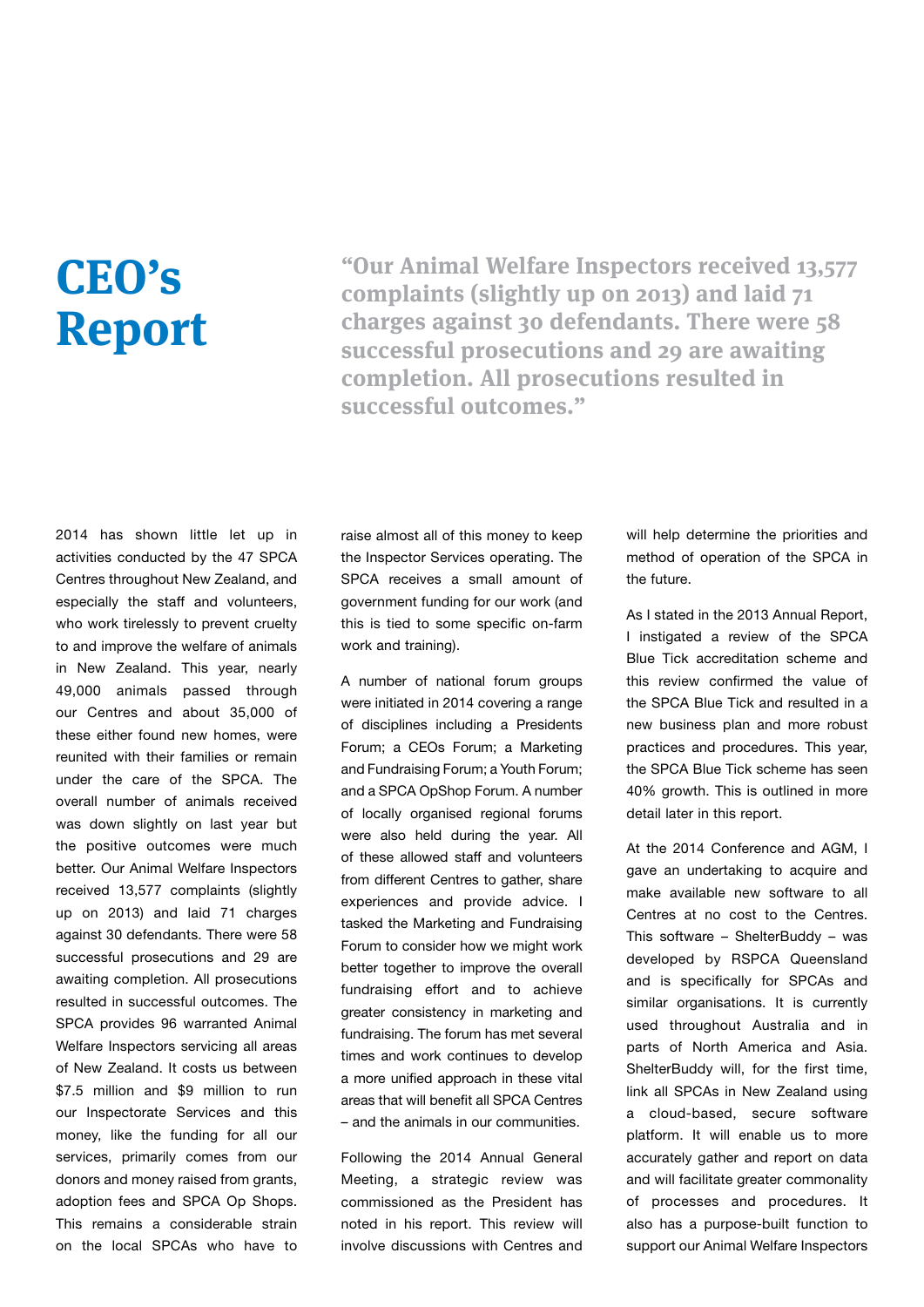who will be able to enter and access vital information - from computers, tablets and smart phones – anywhere there is an internet connection. This is possible through a favourable arrangement with RSPCA Queensland and the intention is to fund this from a range of sources. One source is Countdown supermarkets who have indicated support for this through their Super Animals promotion which will occur in early 2015 and I thank Countdown for their generous support. We are also in negotiations with other partners who have also indicated their support.

The RNZSPCA cannot achieve success on its own and having good relationships with others with an interest in animal welfare is important. We have made considerable efforts to developing new relationships and strengthen existing relationships with industry, sector and government organisations and in particular with the Ministry for Primary Industry, the New Zealand Veterinary Association and the New Zealand Companion Animal Council. These relationships are stronger than ever.

Feeding all the animals in our care is a huge task and costs us a great deal of money. Helping us do this is our Principle Sponsor, Hill's Pet Nutrition. Hill's and the SPCA have a long association and Hill's helps our centres (and our animals of course) by providing their premium quality pet food to us. Without their support, many of our centres would struggle to feed their animals. Many others also donate food to the SPCA either directly to centres or through the food bins at supermarkets throughout New Zealand. To you all, a sincere

thank you. We recommend Hill's Science Diet pet food and most of our retail outlets sell only Hill's pet food. We have also been developing and distributing a wide range SPCA branded premium pet products primarily through supermarkets.

The National Support Office has provided significant help to SPCA Centres throughout New Zealand. This support has ranged from the provision of advice and services across the full spectrum of SPCA operations, to providing training and assistance to our Animal Welfare Inspectors and Auxiliary Officers. A number of Centres have also asked for more direct governance and management support and the National Board has, at the request of local committees, taken responsibility for the governance and management of a number of Centres, allowing the local committees to focus on operational support. The National Support Office also facilitated the assimilation of some Centres with their neighbouring SPCA – a pragmatic solution that has been mutually beneficial; and returned a small number of Centres to local committees to govern and manage.

The SPCA continues to work in New Zealand communities to raise awareness of issues affecting animals. This includes providing lowcost de-sexing of cats and dogs via our mobile de-sexing clinic. About 2,000 cats and dogs were neutered in 2014 and a total of more than 23,000 animals have been neutered since 2006. In all of that time, our mobile de-sexing clinic has been staffed by husband and wife team Alistar and Sue McKellow. Alistar and Sue have, since 2006, been on the road for 3 weeks out of four, 10 months of the year, working in communities throughout New Zealand. By any standards, this is an enormous commitment.

Our One of the Family series of presentations continued to be delivered by SPCA Ambassador and ex All Black Norm Hewitt. This year, as you will read in his report, Norm presented to almost 13,000 students in more than 80 schools.

The SPCA continues to be active in the public space commenting on issues from stray cats to the use of 1080 poison. Some of these issues are controversial and all of them are complex but we feel it is important that the voice of animals is heard.

Financially, the Royal New Zealand SPCA has achieved its best financial result in at least 10 years, posting a surplus of \$611,209 compared to a surplus of \$370,466 last year.

The work of the SPCA could not be done without the commitment of a large pool of dedicated staff, volunteers and donors. To each and every one of you, thank you.

#### **Ric Odom**

**National Chief Executive Officer RNZSPCA**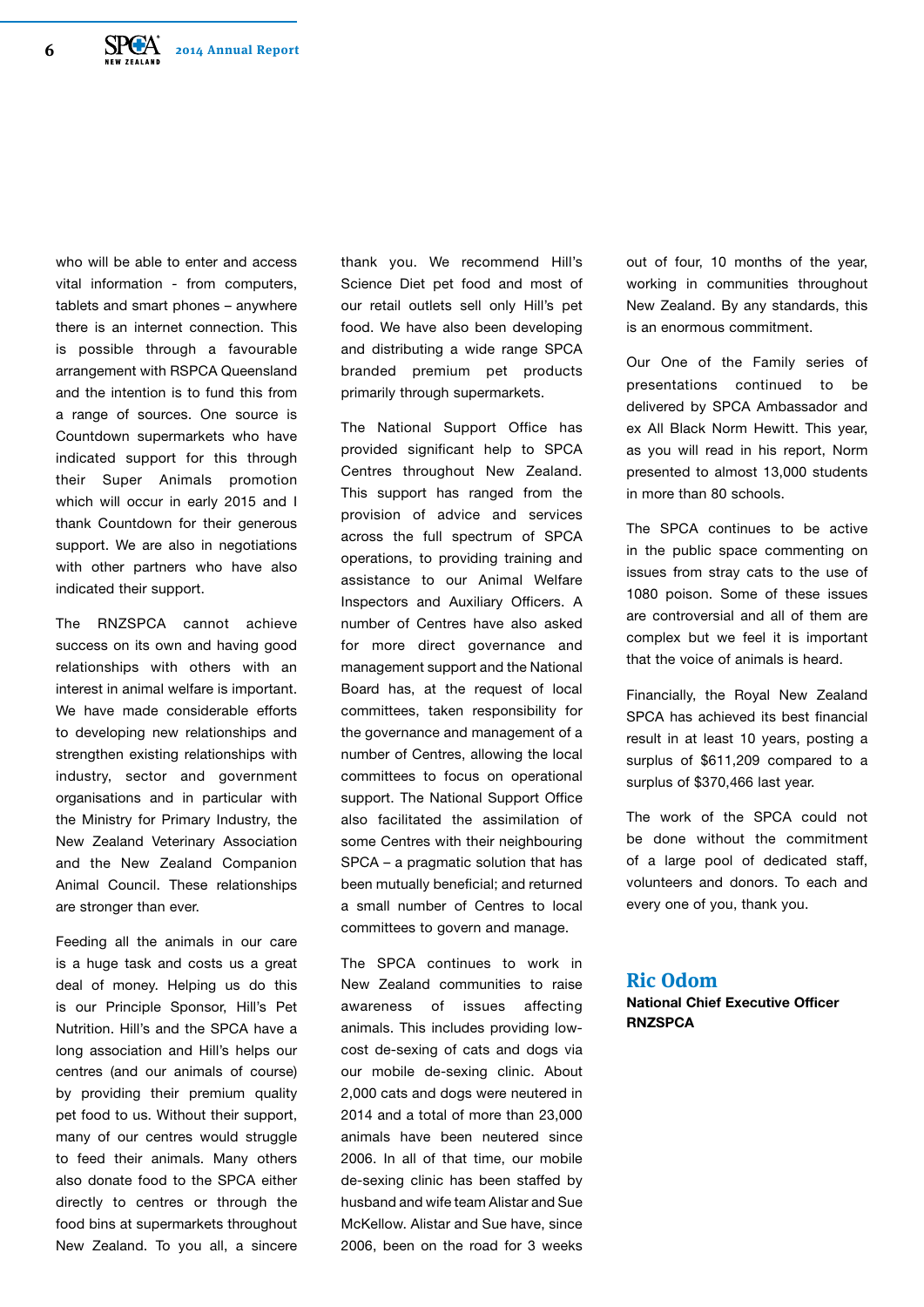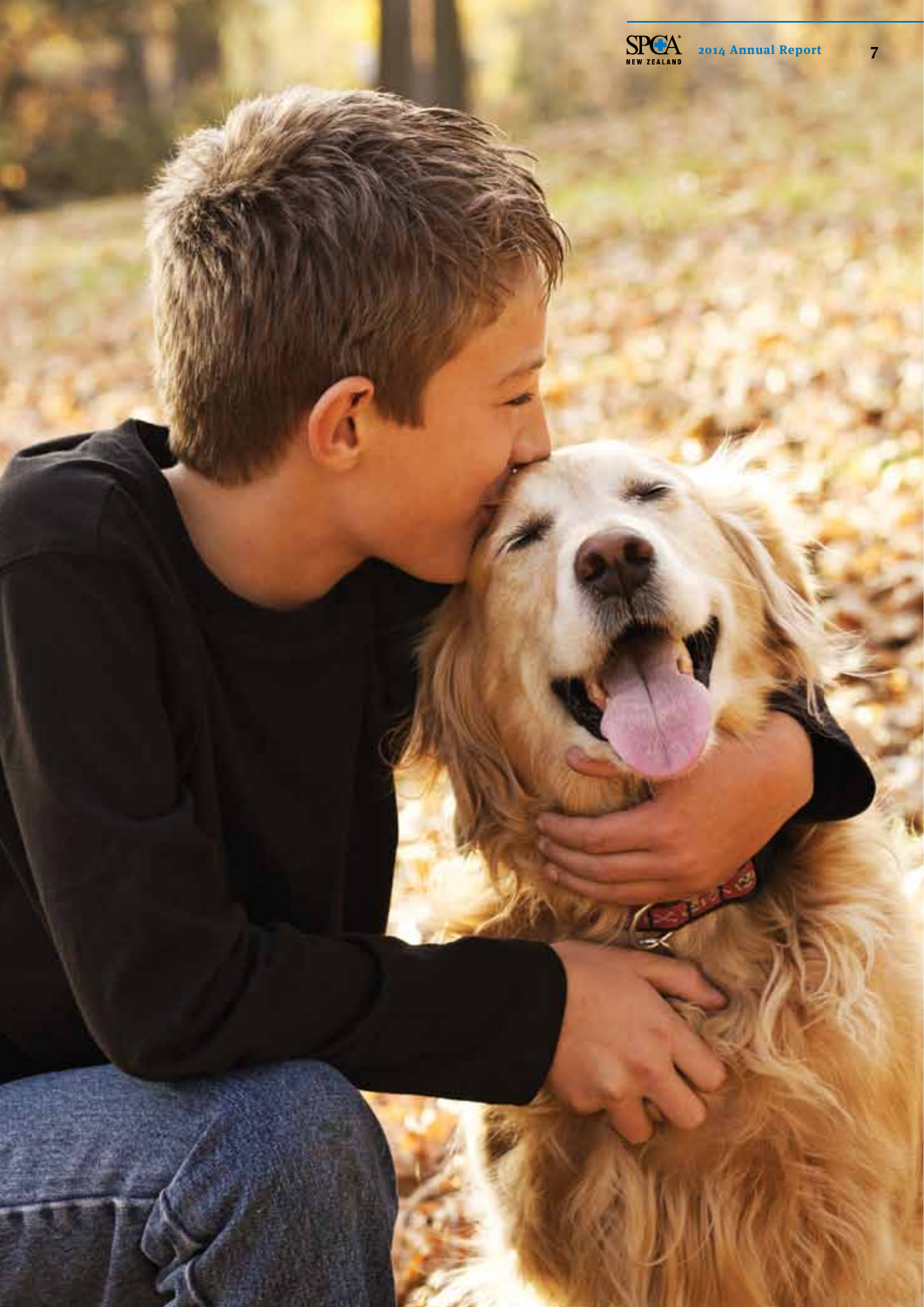### **Inspectorate and Centre Support**

December 2014 marked the end of another fast paced and challenging year for the Inspectorate and Centre Support Team.

We continue to work under tight fiscal controls, first and foremost to maintain the current levels of service in the provision of timely, tangible support to our inspectors and Centres across the country.

A number of Centres this year required a large amount of assistance, including the need for some to be passed into the administration of the RNZSPCA and this absorbed much of our effort. While the need is very real this hampers our ability to undertake proactive activities and utilises a large amount of resource. This is another indicator of the increasing challenges our Centres face across both the governance and operational areas.

The team welcomed new members, Matt Franklin, Geoff Sutton (Regional Managers) and Monique Hagedoorn (Coordinator) each of whom have made a significant contribution to our results.

We currently have 96 Inspectors nationally and this includes 8 graduates from the Unitec Certificate in Animal

**"A notable and alarming trend in the area of what we have termed 'recreational cruelty'. These incidents usually involve young males inflicting cruelty on animals which are typically the 'pest 'species such as possums, pigs, deer and goats. They are detected because they film themselves doing it and then post these videos on YouTube or Facebook."**

Welfare Investigations course in 2014 and we have 8 SPCA students enrolled in the training for 2015.

We have 40 Auxiliary Officers with a further 19 newly qualified and ready for appointment.

In 2014 our busy inspectorate dealt with 13,577 complaints and took 58 prosecutions all of which were successful.

An on-going focus for 2015 will be to develop ways we can better support our inspectors and create capacity for them to undertake more prosecutions. Further inspectorate support resources were published this year in the form of the Disposal Order Procedure, exemplar and template suite and Sales Yard Guidance.

The on-going partnership with Ben Vanderkolk and Associates (BVA), the Crown Prosecutor in Palmerston North, continues to provide a level of quality assistance that is pivotal to this success and enables us to ensure that file preparation is of a high standard, thereby contributing to better sentencing outcomes.

We now have a total of 23 centres in the BVA scheme and 2014 saw six significant prison sentences handed down under the Animal Welfare Act 1999 – two of them being the longest sentences we have seen to date which will hopefully act as a strong deterrent in the future.

• The Williamson Brothers were sentenced to 16 months imprisonment for wilfully ill-treating six horses, ill-treating another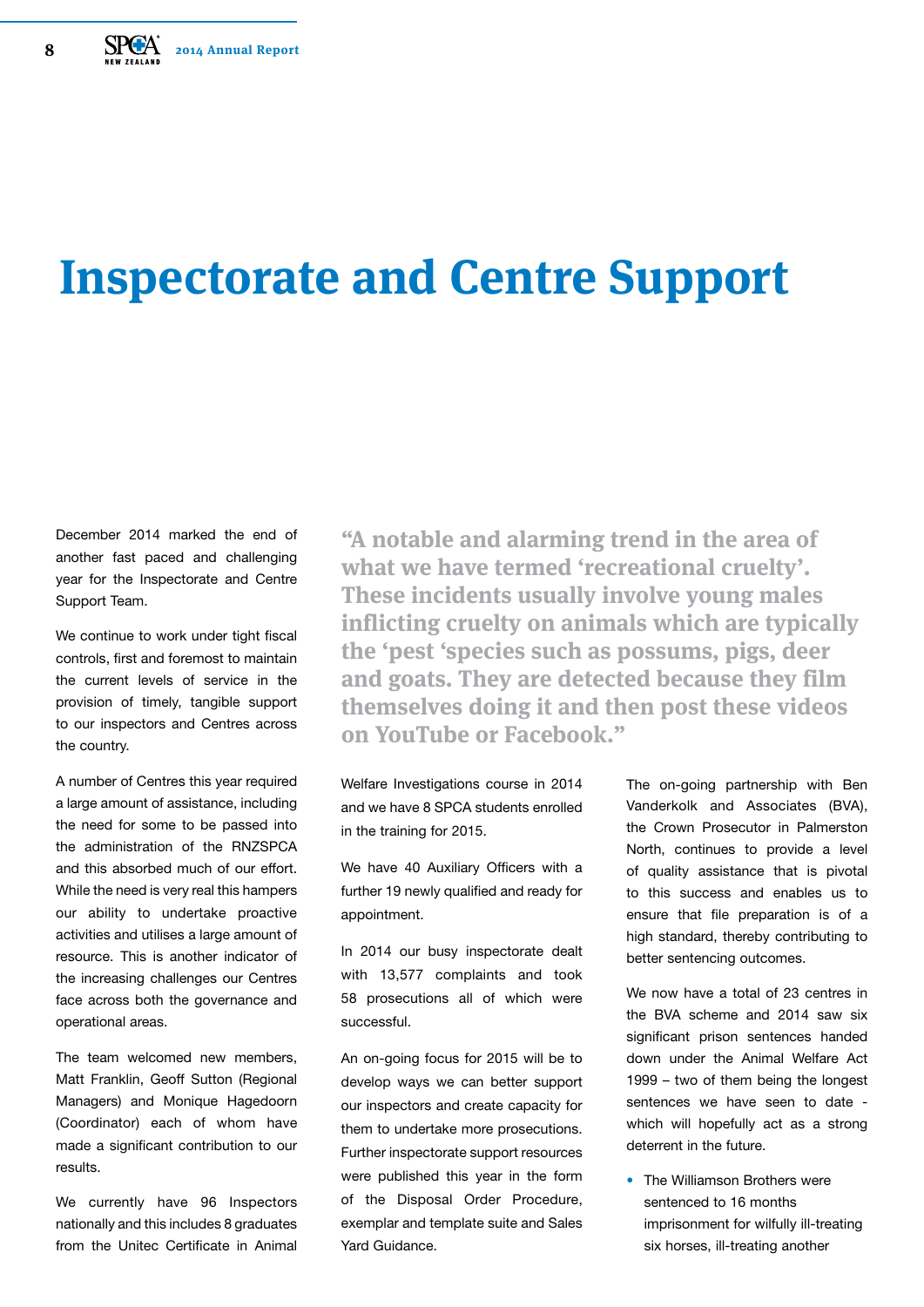

horse and failing to ensure that the physical, health and behavioural needs of a further five horses were met.

- George Tai Williams was sentenced to 12 months imprisonment for wilfully ill-treating a dog.
- Perry Mason was sentenced to 12 months imprisonment for wilfully illtreating a dog.
- Joshua Heka was sentenced to 2 years and 4 months for wilfully illtreating a number of possums.
- Raymond Cunningham was sentenced to fourteen months imprisonment for wilfully ill-treating a cat.
- Hayden Growcott was sentenced to 2 years and 5 month imprisonment for wilfully ill- treating two cats.

2014 saw the continuation of a notable and alarming trend in the area of what we have termed 'recreational cruelty'. These incidents usually involve young males inflicting cruelty on animals which are typically the 'pest 'species such as possums, pigs, deer and goats. They are detected because they film themselves doing it and then post these videos on YouTube or Facebook.

to display very little or no empathy and attempt to justify their behaviour because the animals they were mistreating were pests, and in some cases they attempt to further justify their actions as hunting.

There are currently two such cases before the courts, and we have been encouraged by the assistance provided to the investigations by organisations such as the Game Animal Council and the National Pig Hunting Association.

Further to this we are also discussing with both them and the National Pest Control Agency ways that we can be more proactive in trying to prevent this type of offending.

A 'proposal to prohibit the sale and use of snares' has been submitted to the National Animal Welfare Advisory

Committee (NAWAC) and indications are that this has been well received and that steps are being taken to regulate this area. Significant work is also being carried out in other areas of pest management, specifically vertebrate toxic agents and leg hold traps.

2014 saw the inaugural Inspectors forum convened and further meetings will be held in 2015 once we know the outcome of a joint MPI/RNZSPCA new initiative funding bid for additional resources for animal welfare compliance activities. The inspectors' forum has now replaced the National Inspectorate Advisory Committee.

We also received a great response to the inspectorate "Fight Fund" appeal and this money is held in reserve and is available to BVA members who may

When caught, these persons seem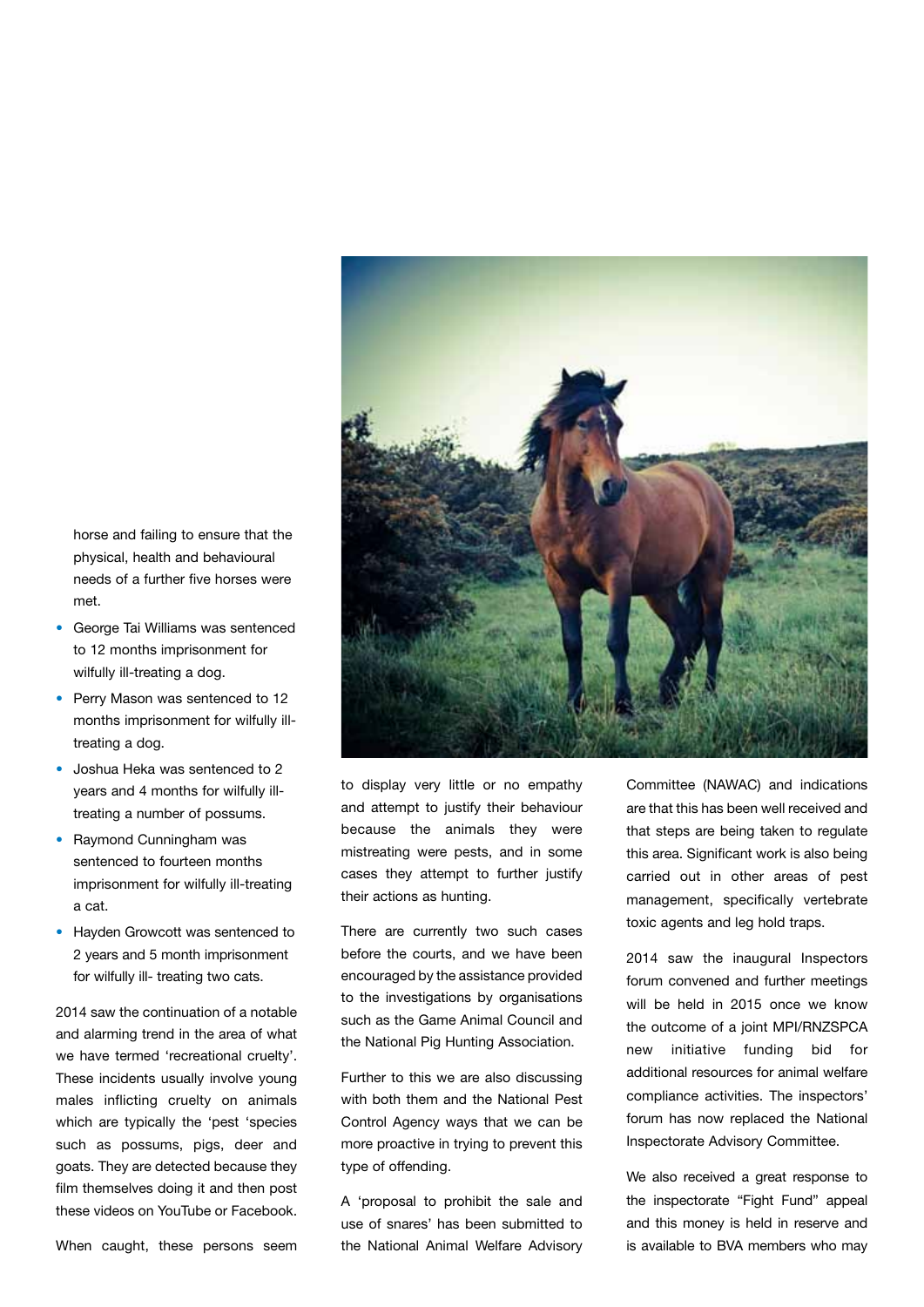

apply to the fund for assistance to cover investigation and prosecution costs.

2015 will see the enactment of the Animal Welfare Act Amendment Bill. This Bill incorporates amendments to the existing Animal Welfare Act 1999 that are primarily focused on improving the tools and options for inspectors rather than fundamental reform. A key aspect will be the addition of new regulations (some from current minimum standards contained in Codes of Welfare) and an associated infringement notice regime. RNZSPCA will be part of the NAWAC/MPI Regulations Development Programme in 2015.

These developments will add to the changing landscape for our inspectors that started with the Search and Surveillance and Criminal Procedure Acts and mean that additional training will need to be developed and delivered.

This year we delivered Animal Welfare Act/Search and Surveillance Act/Criminal Procedure Act refresher training in three venues across the country, we are grateful to the Centres that hosted these trainings as without their contribution it may not have been possible.

All inspectors also attended a two

day course, delivered by CERT Systems Ltd, in Safety and Tactical Communications. This course was well received and provided essential and fundamental training.

A new on-line Auxiliary Officer training course was developed and implemented and has 19 SPCA students enrolled which will significantly bolster this important function.

The Centres this year handled a total of 48,934 animals (14% down from 2013) with 21,150 of those animals adopted (21% down from 2013) and 14,110 had to be euthanased. There are many reasons an animal may have to be euthanased. Though significantly, the 2014 result this represents a 32% reduction in euthanasia from 2013. Overall these figures represent another fantastic effort by Centres across the country on behalf of the animals.

We have once again provided a wide range of support to Centres and in particular those under RNZSPCA administration.

In 2014 Waihi, Gisborne and Feilding SPCAs came out of national management - either returning to local governance or assimilating with a neighbouring SPCA.

Early 2015 will see North Otago, Gore, Central King Country and Hokitika similarly moved out of administration.

2015 will also see the national roll out of the 'ShelterBuddy' programme - a tailor made, centralised animal management database. This is an exciting initiative that will enhance our operations significantly.

It is important to recognise that none of the positive animal welfare outcomes we achieve as an organisation could be achieved without the passionate and dedicated people within it, particularly our volunteers. Your efforts on behalf of the animals every day are truly inspirational, thank you so much and let's remember that "working together improves every game"

### **Alan Wilson**

**National Manager Inspectorate and Centre Support**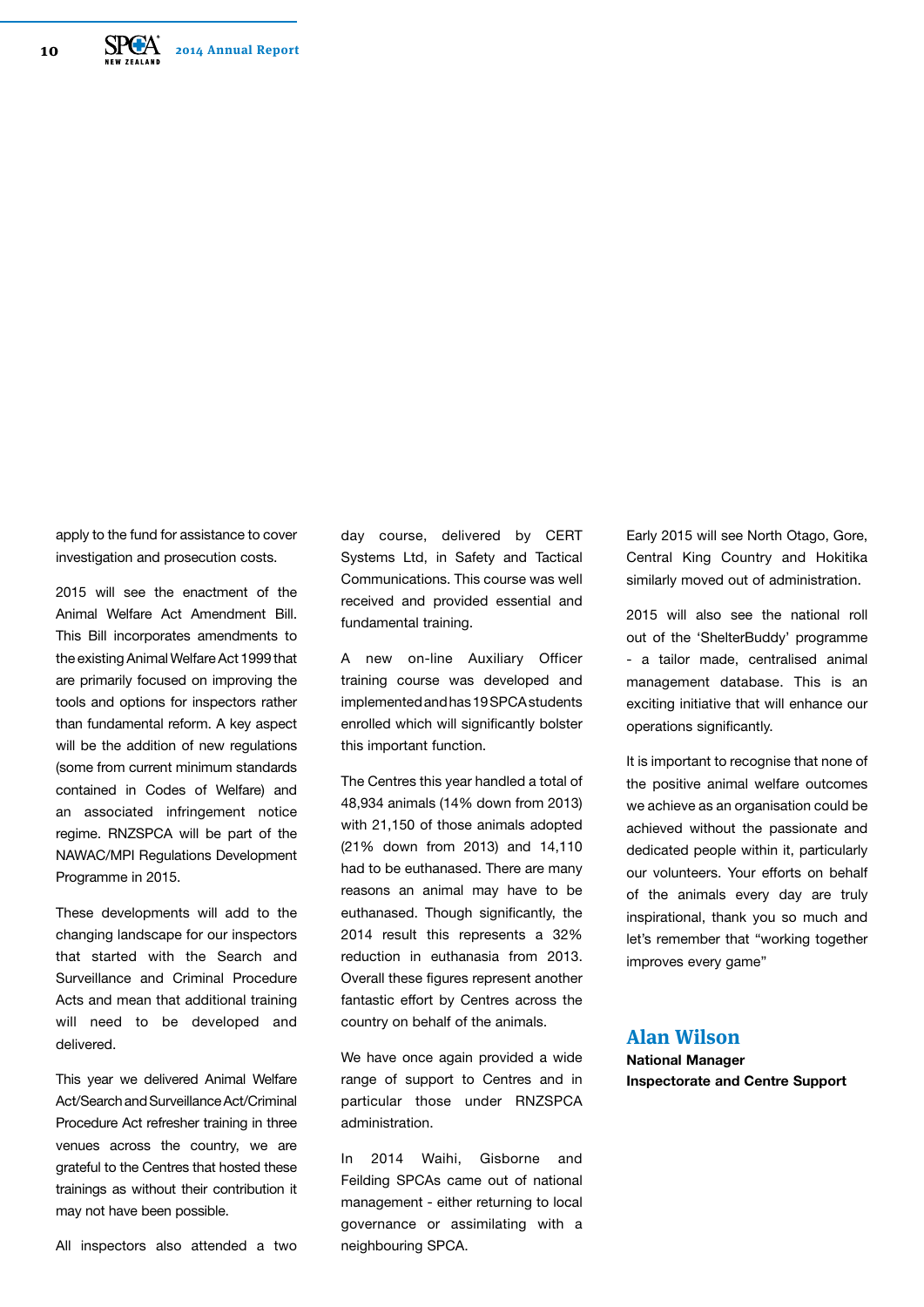

# **Blue Tick**





2014 has been a good year of consolidation for the SPCA Blue Tick with a growth of 40% compared to 2013.

As a result of the independent review of 2013/14, a SPCA Blue Tick Business Unit has been established with exciting business and marketing plans in place to be implemented in the course of 2015.

With the need to increase the consumer awareness of the SPCA Blue Tick Accreditation comes the opportunity to bring the SPCA Blue Tick closer to the SPCA brand, a much loved but also trusted brand - the third most trusted charity according to the 2014 Reader's Digest Survey.

#### **Key Blue Tick Members**

Income from SPCA Blue Tick Royalties nearly doubled from those obtained in 2013, thanks to the introduction of broiler chickens to the scheme in 2013 and which grew further in 2014, the result of popular demand. We have maintained the number of established household brands as core members of the SPCA Blue Tick Scheme: Inghams, Tegal, Brinks, Freedom Farms, Progressive, Harmony, Henergy and Wholesome to name a few. New to the

Blue Tick Accreditation are Kiwi Bacon (Part of Heller's) and Otaika Valley who have joined the scheme late 2014. Each of these Blue Tick Members are fully committed to improving the welfare of animals that are within their control.

### **AsureQuality with direct accountability to the SPCA Blue Tick Unit**

Independent and world-leading auditors AsureQuality are to conduct regular and spot audits on behalf of the SPCA so consumers (and Blue Tick Producers) can be certain that high animal welfare standards are being maintained.

The opportunity in 2015 is to refine and confirm the partnering/contractual relationship with AsureQuality to the point where the entire operation, management and funding of the audit component of the Accreditation element of SPCA Blue Tick is taken on board by AsureQuality.

#### **Focus for 2015**

- Review of our SPCA Blue Tick Standards to ensure that our Accreditation Scheme meets high welfare standards of the animals whilst adapting to the latest farming trends.
- Make the SPCA Blue Tick 'bullet proof' with a robust audit process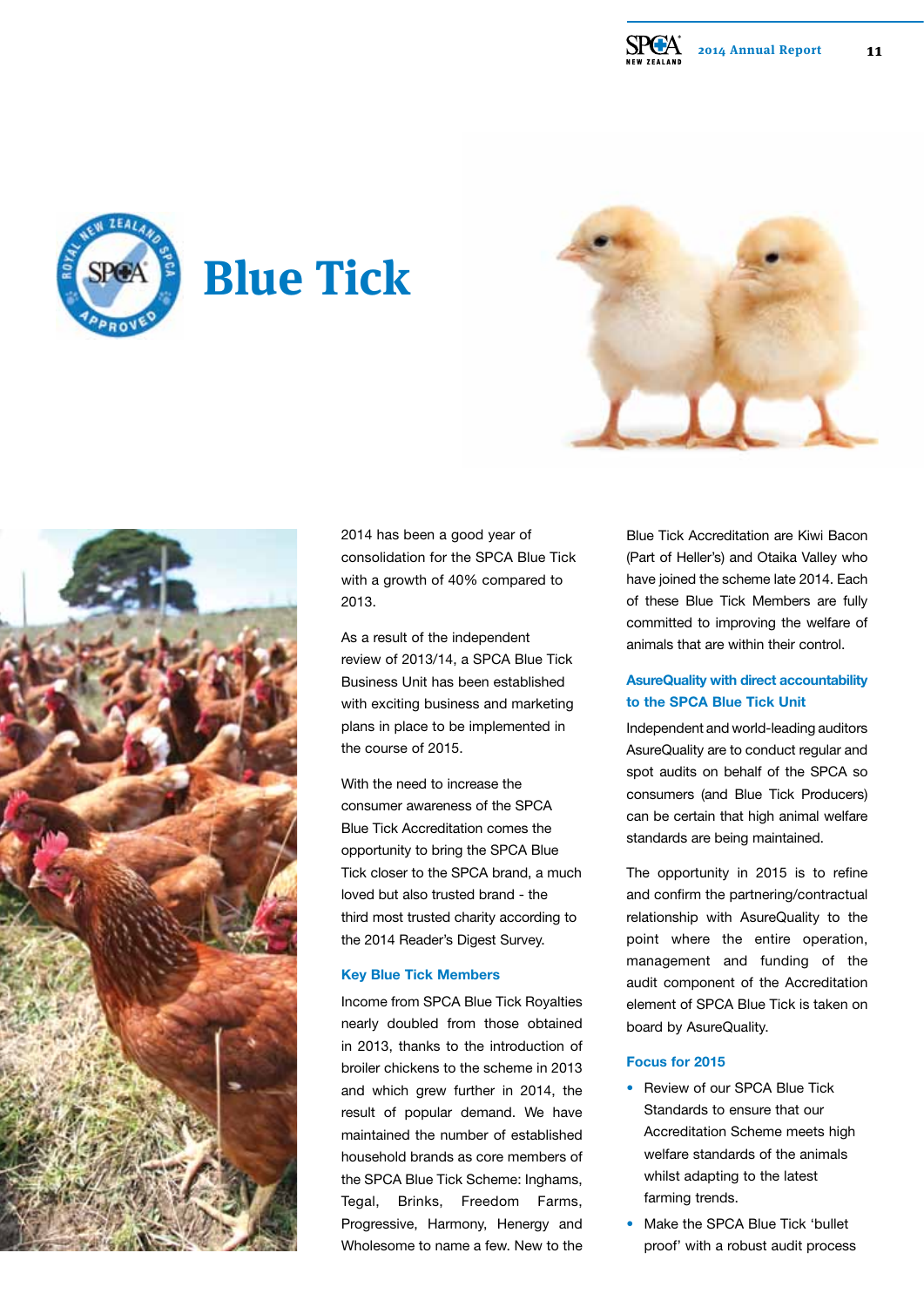

run by AsureQuality which conducts regular animal welfare audits and spot audits.

- Target the Prime Household Shopper to increase the SPCA Blue Tick awareness and invite the consumers to watch what goes in their trolley. The SPCA Blue Tick is easy shopping, a logo quickly identifiable among the other certifications whilst indirectly supporting the charitable work of the SPCA to rescue and rehabilitate animals.
- Educate New Zealanders of all ages about the importance of high animal welfare standards, the SPCA Blue Tick giving them the guarantee that the products they are choosing have been farmed humanely.
- Consolidate our working relationships with our SPCA Blue Tick Members giving them the recognition they deserve for farming the 'right way' and generating a greater return on investment (ROI) by driving increased sales from better and more humane farming practises.
- Improve the welfare of more animals by introducing new product categories such as lamb, beef, dairy and salmon.
- Grow the Blue Tick market penetration by extending not only to new product categories but also other sectors.

**Ségolène de Fontenay**

**Business Unit Manager SPCA Blue Tick**



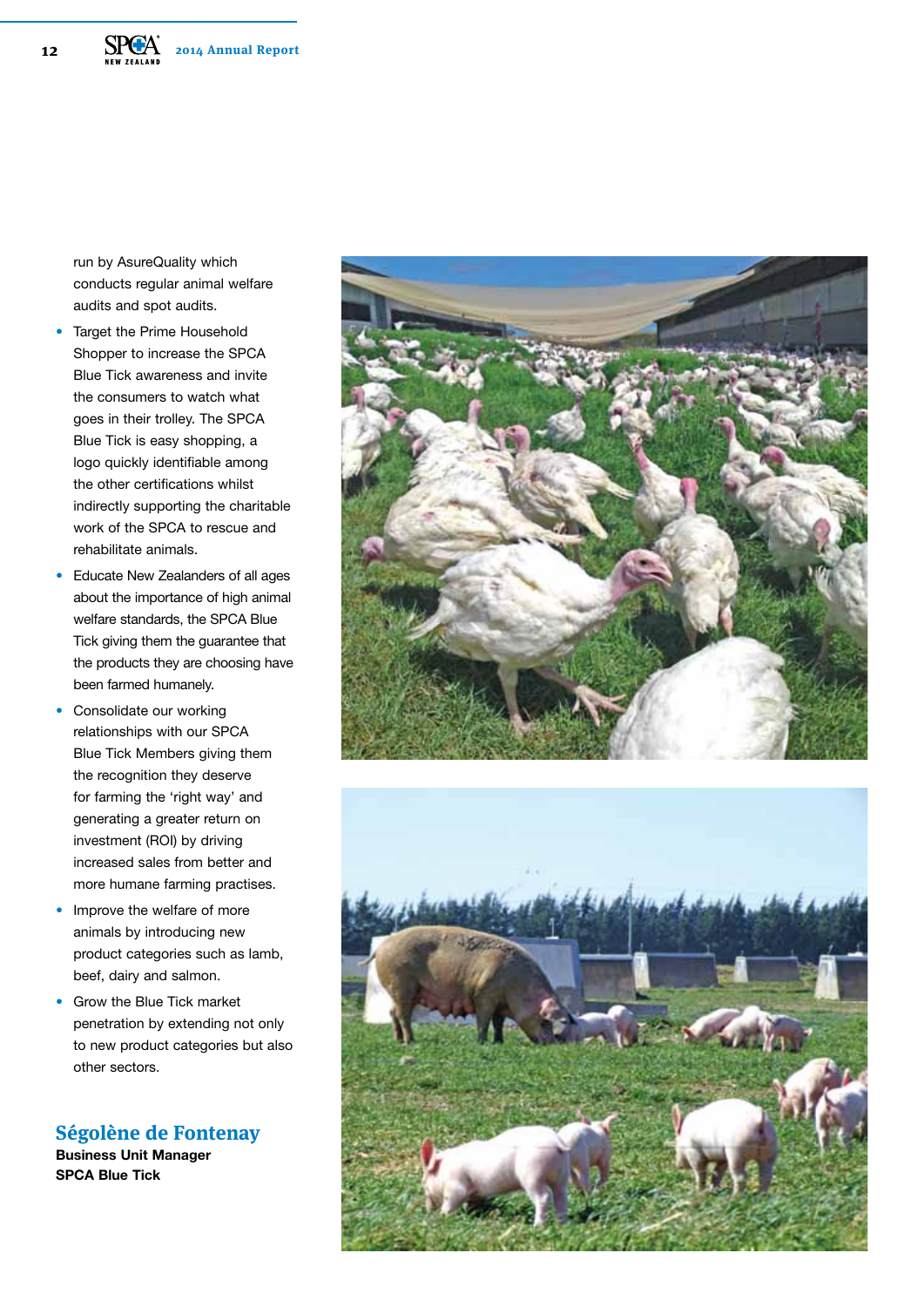

## **Mobile Clinic**

The Mobile Clinic completed its 9th year in 2014.

The original concept, borne of the frustrations of the SPCA Council of 2003-4 to the unacceptable euthanasia forced upon our centres and of pet overpopulation led to a program to address these problems. The Mobile Clinic, along with education, formed the basis to attend to and change the ethos of not just SPCAs, but the general public and the veterinary profession.

Today, instead of vouchers, centres neuter before adoption; early age neutering is accepted by most in the veterinary profession; and education pamphlets are part of the discharge advice given to caravan clients.

In short, the Council of 2004 wanted to change the emphasis from being the ambulance at the bottom of the cliff to that of prevention… what the "P" in SPCA stands for.

#### **Numbers**

In 2014 around 2,000 animals were neutered. In the nine years of operation (2006-2014) around 23,000 animals have been neutered. Even calculating very conservatively that each female animal neutered would have produced



just one live female that will continue breeding yearly, potentially, more than 700,000 animals have not been born because of this program. For each SPCA this equates to up to 15,000 animals that each Centre has not had to deal with. Such is the power of neutering.

#### **A surgery charge introduced**

A small fee for each operation was introduced in 2014. This raised \$40,000 and, together with a Lion Foundation grant, covered all overheads apart from salaries.

#### **Centres visited in 2014**

Hastings, Napier, Taupo, Tauranga, Hamilton, New Plymouth, Hawera and Palmerston North.

It has been a pleasure working in this program, dealing with friends at each Centre and most importantly being allowed to make a difference to every life that comes to the caravan.

### **Alistar and Sue McKellow SPCA Mobile De-Sexing Clinic Team**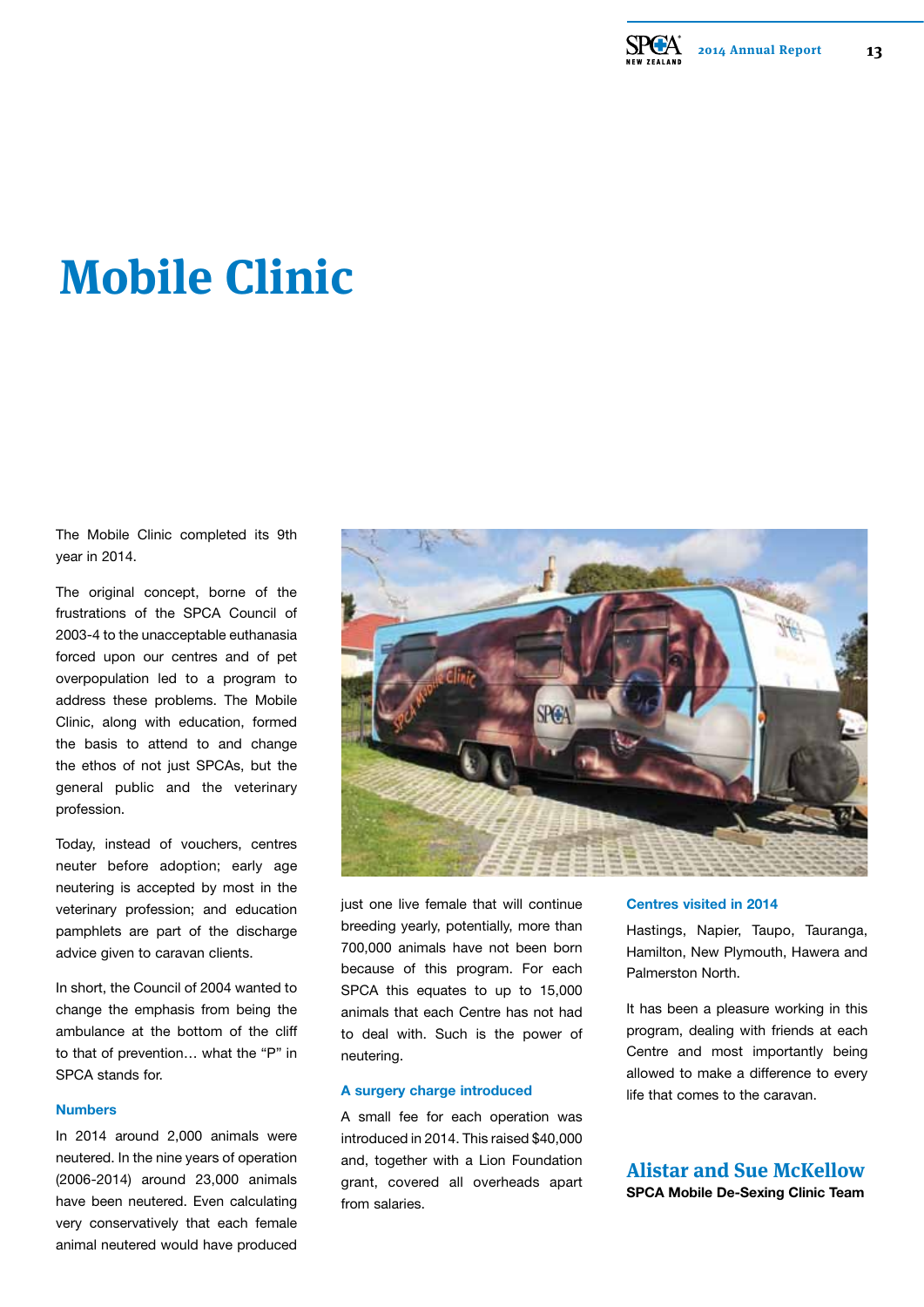## **One of the Family**

There were 85 schools involved in the programme from the Kaitaia to the East and west coasts of both the North and South Islands. The programmes target age group is the year 7 & 8 intermediate age group though a number of schools are going to composite classes which have year 6 students. This programme runs on a 2 yearly cycle.

The key themes of the presentation are treating pets as part of a family; the emotions between humans and animals; the 5 freedoms that animals require every day; and how they relate to humans. A final message is talking about the link between animal cruelty and violence in society.

Communities visited in 2014 were Kaitaia, Auckland, Hamilton, Taupo, Turangi, Taumaranui, Opotiki, Whakatane, Napier, Hastings, Waitara, Inglewood, New Plymouth, Wanganui, Dannevirke, Central Hawkes Bay, Wellington, Christchurch, Hokitika, Greymouth, Nelson, Motueka and Blenheim.

12,926 students, 647 teachers and support staff from 85 schools were able to experience the presentation and the feedback has been overwhelming.

The Ministry of Social Development,

specifically Family and Community Services (FACS), granted \$70,000 towards the programme. We met FACS early 2014 to discuss other support and changing a couple key messages which were implemented. A strong relationship has been formed and it is important this relationship is strengthened further. Some of the comments received from schools are:

#### **"Tena koe Matua**

**You are amazing, thank you for taking up this calling. It is a blessing to us all.**

**Thanks to the animals that save us all. My dogs are at school with me today - which the children love!**

#### **Noho ora mai"**

### Louisa Linterman Deputy Principal St Mary's School Blenheim

#### **"Hi Norm,**

**Middle school would like to thank you for taking the time to come north. As you can see from the student's statements below, they enjoyed not only what you had to say, but the way in which you said it. Judging by their** 

**conversations that followed, it was clear that the message had gotten through. The engagement levels were excellent with your korero appealing to both children and adults alike. In terms of impact on the students, they all still talk about the time you came to town. So, that has to be good or as you and now the students like to say AWESOME!"** 

### Billy Drinnan Head of middle school Kaitaia Abundant Life School

**"Thank you very much. I really appreciated how you told us about your childhood, and how you honestly told us everything."** 

#### **Chevenne**

**"I thought you were really funny. Also, you interacted with children better. The message was touching because animals are just like humans."** 

#### Cameron

**"I liked the energy that you told the stories with. Knowing that All Blacks care about animals was good."**  Hayden

There were 2 schools out of the entire programme that just could not fit us in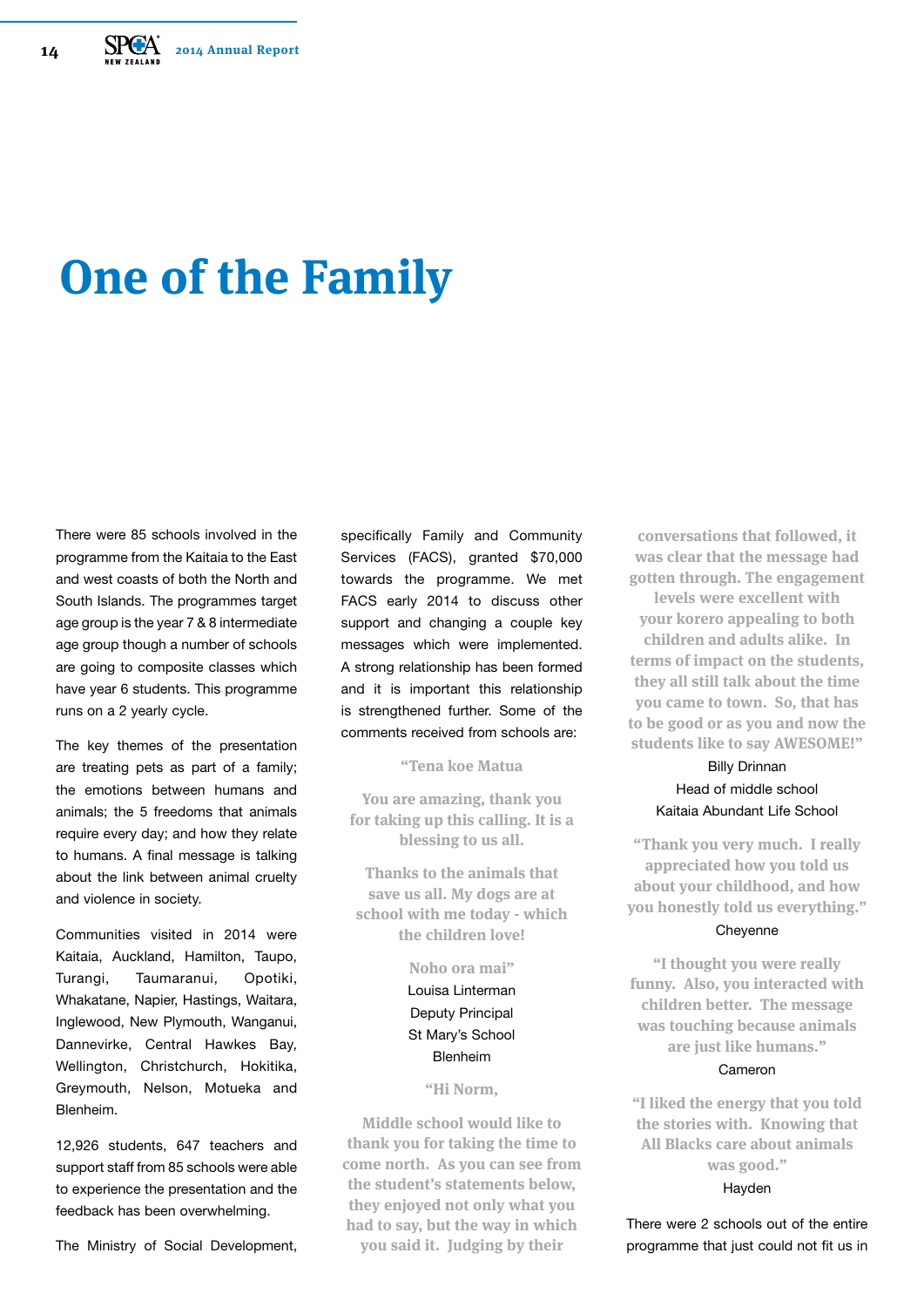during their 2014 programme due to clashes with swimming, cross country or athletics days.

2015 has started well with Term 1 already fully booked. 2015 also marks the tenth year of presenting the One of the family programme which has been a true privilege and honour.

Next year (2015) will be the last year of the programme and I would like to thank everyone involved from all the centres and communities support staff and in particular the schools and the many thousands of young people who I have had the privilege of sharing with over the past 10 years.

"It has been Awesome"

Go well kia kaha

**Norm Hewitt SPCA Ambassador**

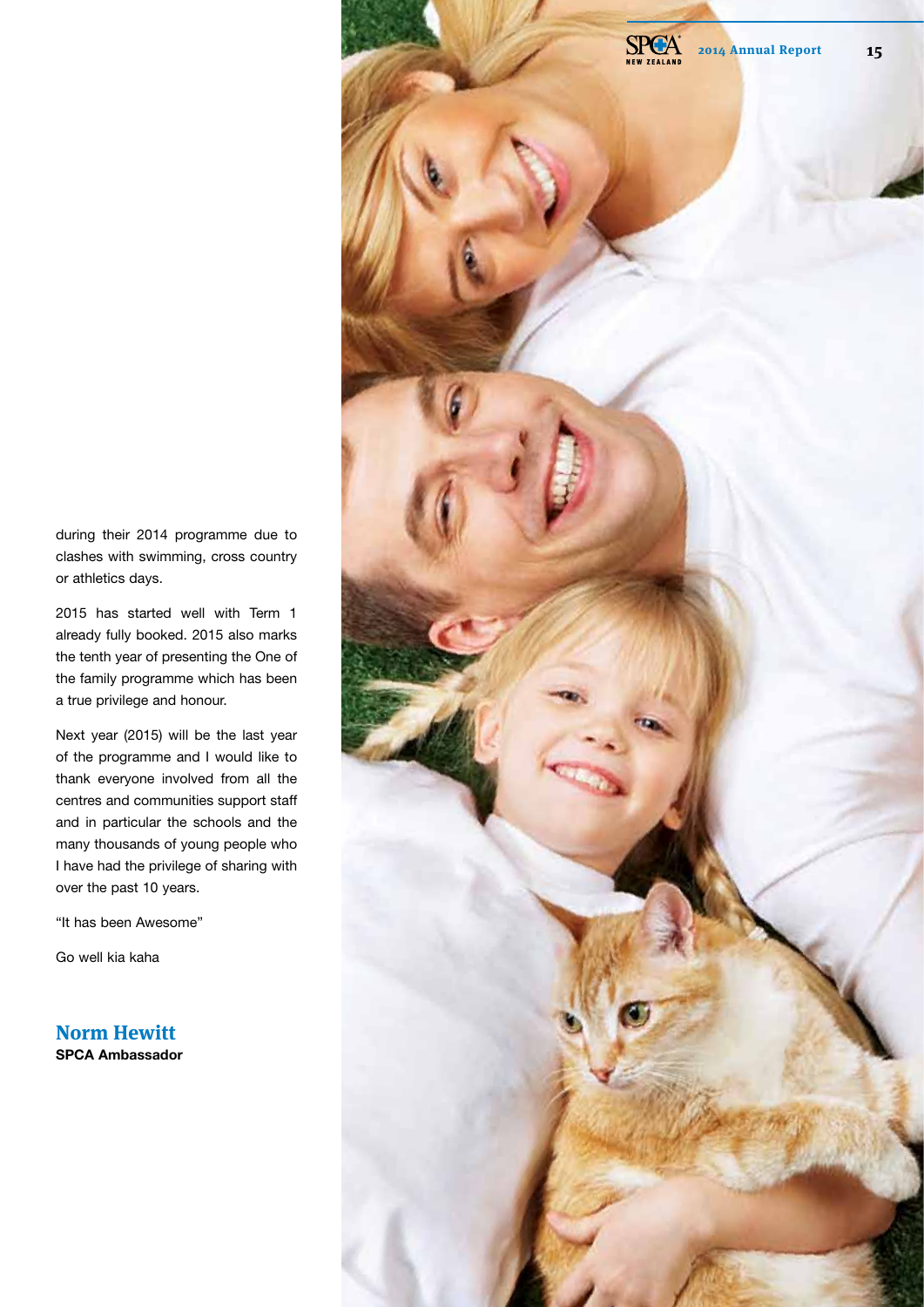

## **Support Services**



**Despite the economy improving, an increasing number of SPCA Centres have required assistance from National Office in various forms, which has kept us very busy and has created additional strain on resources.** 

### **Expenditure**

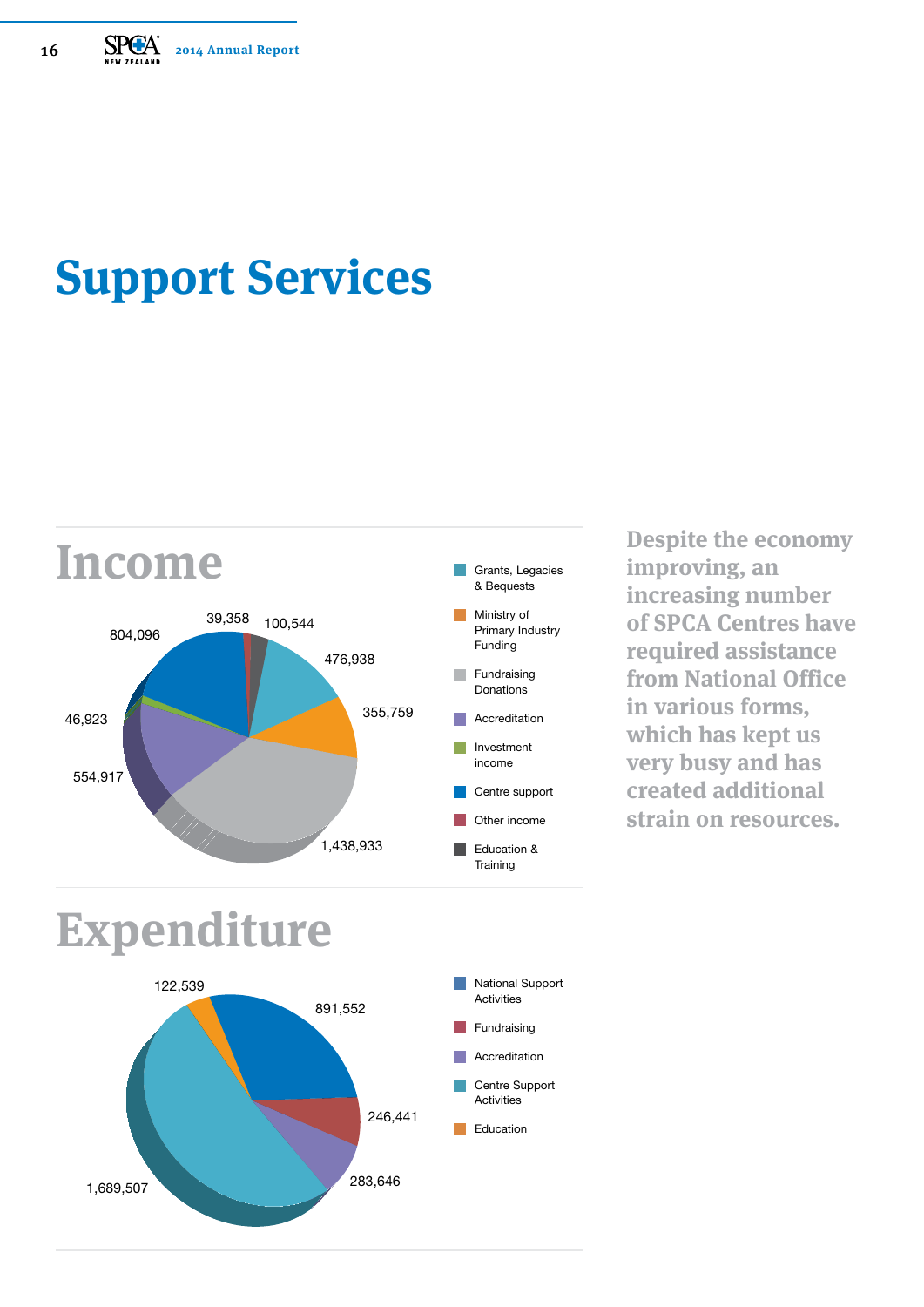

#### **Finance**

Diligent cost reduction during 2014 has borne results with an overall reduction in expenditure of 11%, which has culminated in the best surplus in 10 years.

The results for the year ended 31 December 2014 was a net surplus of \$611,209 after provisions. (2013: \$370,466). Accumulated funds as at 31 December 2014 were \$2,456,858.

Total income decreased by 4%, predominately in bequests (a decrease of 55%) with many bequests being challenged by surviving family members. Grants remain increasingly difficult to secure, with local gaming Trusts preferring to support local community interests. This down-turn has been has been partially offset with an increase in revenue from the Blue Tick accreditation program as it goes from strength to strength with new producers joining the program.

We have had a fantastic response to our Fight Fund appeal which raised \$95,000. These funds are held in reserve for the purposes of prosecutions and investigations of animal cruelty for both RNZSPCA National Office and SPCA Centres.

Despite the economy improving, an increasing number of SPCA Centres have required assistance from National Office in various forms, which has kept us very busy and has created additional strain on resources.

The Royal NZ SPCA's financial information for the year ended 31 December 2014 is:

|                            | 35        |
|----------------------------|-----------|
| Current Assets             | 2,534,223 |
| <b>Current Liabilities</b> | 291,581   |
| Fixed Assets               | 214,216   |
| Total Income               | 3,817,468 |
| <b>Total Expenditure</b>   | 3,243,332 |
| <b>Net Surplus</b>         | 611,209   |
| <b>Grants Received</b>     |           |
| Pub Charity for            |           |
| Shelter Buddy              | \$40,000  |
| The Lion Foundation for    |           |
| Mobile De-sexing Clinic    | \$65,000  |
| Jo Baker for Education     | \$10.000  |

Ministry of Social Development for One of the Family \$70,000

2014 is the first year audited by BDO auditors; the audited financial statements for RNZSPCA are available on request.

#### **IT**

It has been a very exciting year which saw us introducing new technology. We are getting ready to launch Shelter Buddy, an

animal shelter management system, in 2015 and rolling it out to centres around the country. We are also implementing the Xero accounting system and moving our electronic filing system to the cloud.

#### **Legal**

We have entered into a mutually beneficial agreement with Simpson Grierson to provide RNZSPCA with legal advice.

#### **Health and Safety**

Health and Safety has been at the forefront of many people's minds with the introduction of new legislation and a new penalty regime in 2015. We have been very active in this area to ensure that we will meet our new obligations when the new legislation is implemented.

#### **Staffing**

2014 saw a lot of change within National Office. We welcomed new members of the team but sadly had to say goodbye to a few well known ones. We welcome our new Blue Tick Manager Segolene de Fontenay and our new Service Delivery Co-coordinator Monique Hagedoorn.

### **Heather Wallace**

Financial Controller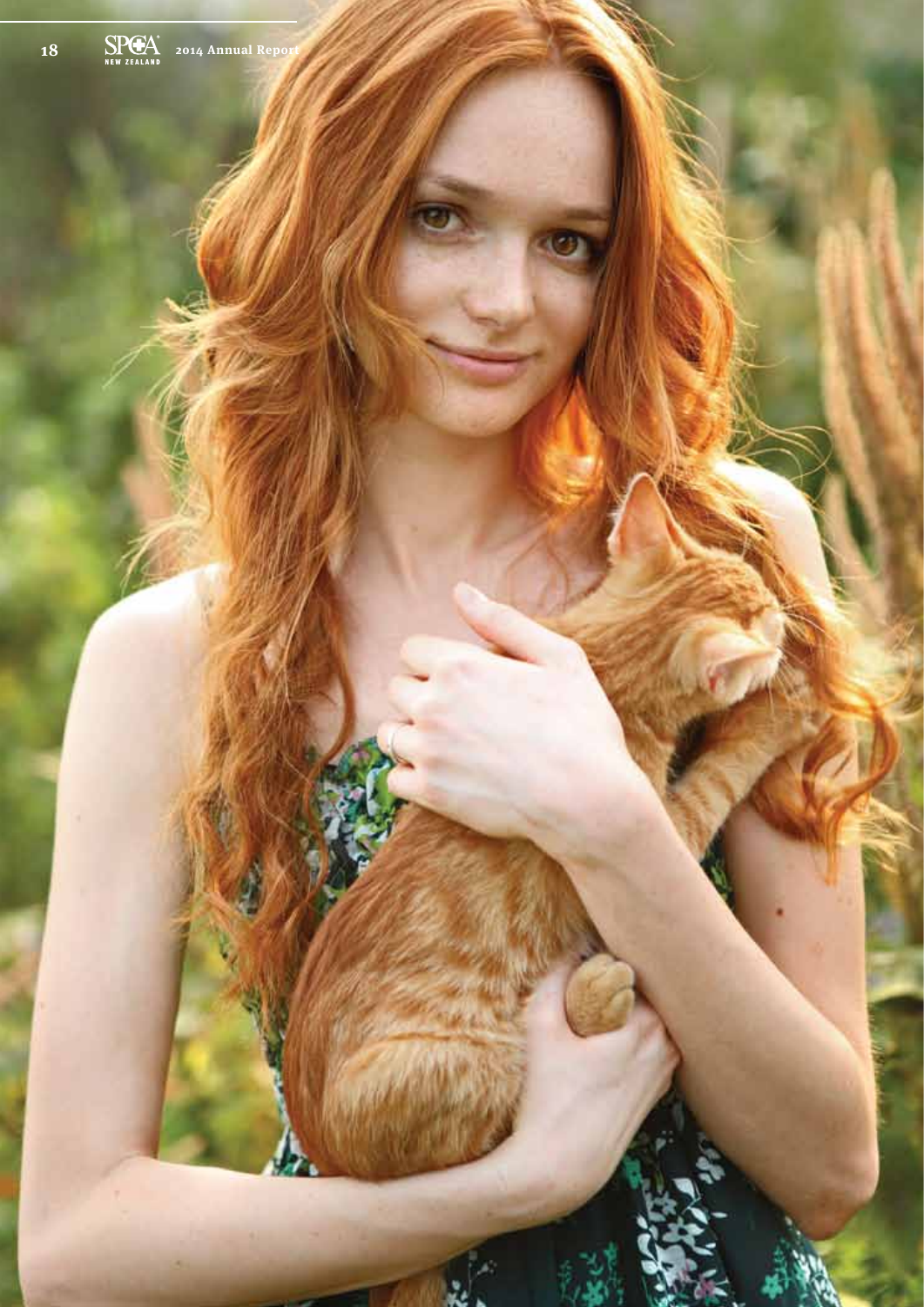

### **National Board and National Support Office Staff**

#### **SPCA National Board**

**National President** Clive Poles Smith *(appointed May 2014)*

**Vice President Vice President** Emanuel Kalafatelis *(appointed May 2014)* Emanuel Kalafatelis *(appointed May 2014)* **National Board Members** Iain Torrance *(retired May 2014)*

### Rachel Hucklebridge *(appointed May 2013)* **National Board Members**

Francine Shields *(appointed May 2013)* Rachel Hucklebridge *(appointed May 2013)* Vicki Barnard *(appointed May 2014)* Francine Shields *(appointed May 2013)* Fiona Sucich *(appointed May 2014)* Vicki Barnard *(appointed May 2014)* Sean Cooney *(appointed May 2014)* Fiona Sucich *(appointed May 2014)* Sean Cooney *(appointed May 2014)* Carol Martin *(re-appointed May 2013)* Sara Elliott-Warren *(appointed May 2014)* Carol Jackson *(retired May 2014)* Carol Martin *(re-appointed May 2013)* **Advisor to the National Board** Carol Jackson *(retired May 2014)*

Murray Chandler **Advisor to the National Board** Murray Chandler

#### **National Support Office Staff 2014**

**National Chief Executive**  Ric Odom

**Executive Officer** Barbara Daw

**National Inspectorate & Centre Support Manager** Alan Wilson

**Financial Controller** Heather Wallace

**National Fundraising Manager**  Malcolm Sproull

**Business Unit Manager – SPCA Blue Tick** *(Nov 2014)* Segolene de Fontenay

**Regional Manager Inspectorate & Centre Support**  Sue Baudet

**Regional Manager Inspectorate & Centre Support** Matt Franklin

**Regional Manager Inspectorate & Centre Support** Geoff Sutton

**Service Delivery Coordinator** Monique Hagedoorn

**Inspectorate & Centre Support Coordinator** Sarah Salter

**Assistant Accountant** Alisha Townsend

**Administration Manager** *(Mat. Leave)* Melissa Giles

**Fundraising Assistant** *(part-time)* Rachel Schuurman

**National Education Ambassador** Norm Hewitt

**Mobile Clinic Veterinarian** Alistar McKellow

**Mobile Clinic Veterinary Nurse** Sue McKellow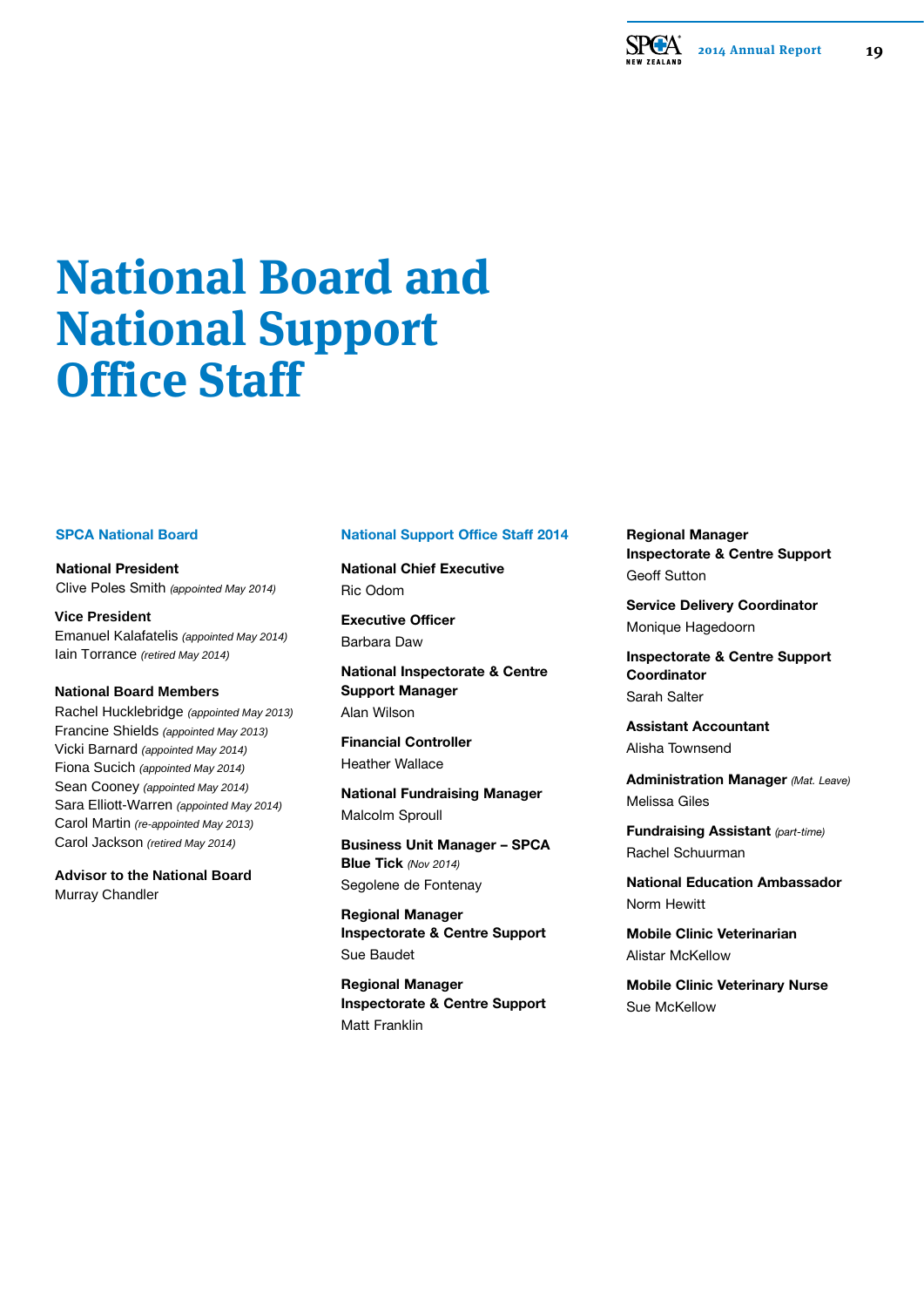## **Committees**

### **Animals in Science Advisory Committee (AISAC)**

**Chair** Jeanette Crosado

**Secretary** Jenny Prattley

#### **Members**

Barbara Daw, Ric Odom, Iain Torrance

#### **Purpose**

To identify all animal welfare representatives on animal ethics committees (AECs) in New Zealand; to provide a sounding board for them for any concerns they may have; to promote appropriate and timely upskilling opportunities for them; to prepare a register of potential representatives; to assess the effectiveness of animal welfare representatives on AECs; and to make nominations to AECs.



#### **Finance Committee**

**Chair** Emanuel Kalafatelis

**Secretary** Heather Wallace

#### **Members**

Clive Poles-Smith, Ric Odom, Rachel Hucklebridge, Murray Chandler

#### **Purpose**

To discuss, and advise the national board, on all issues affecting national finances; to provide a sounding board for the national board on issues affecting national finances; and to give confidence to the national board by providing sound strategic advice on national finances.

#### **Animal Welfare Committee**

Francine Shields Sara Elliott-Warren Fiona Sucich



#### **Investigation Committee**

Clive Poles-Smith Francine Shields Emanuel Kalafatelis

#### **Executive Committee**

Clive Poles-Smith Emanuel Kalafatelis Ric Odom

#### **Strategy Review Committee**

Clive Poles-Smith Emanuel Kalafatelis Sara Elliott-Warren Vicky Barnard Sean Cooney Ric Odom

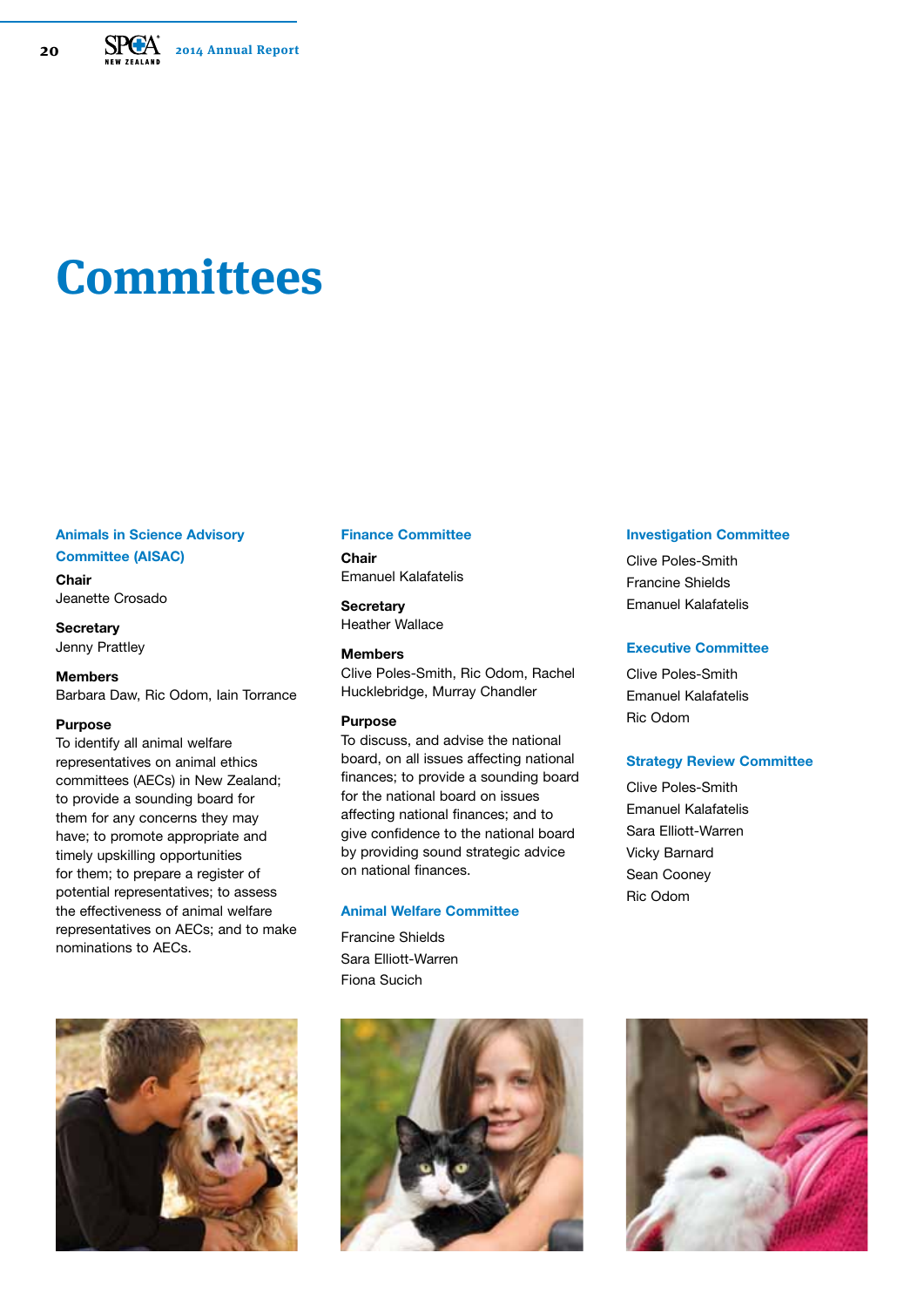

## **A big thank you to...**

### **Representation on External Committees in 2014:**

**Animal Behaviour and Welfare Consultative Committee (ABWCC)** Ric Odom, Alan Wilson

**Australian and New Zealand Council for the Care of Animals in Research and Teaching (ANZCCART)**

Jeanette Crosado *(board member)*

**MPI, SPCA Senior Management Liaison** Ric Odom, Alan Wilson

**National Animal Ethics Advisory Committee** Graeme Nind

**National Animal Welfare Emergency Management Group (NAWEM)** Ritchie Dawson

**New Zealand Companion Animal Council (NZCAC)** Ric Odom

**Animal Welfare Bill: Joint NAWAC/MPI Regulatory Work Programme** Alan Wilson

### **Bank** ASB

**Auditors** BDO New Zealand

### **Legal**

Simpson Grierson Tompkins Wake Ben Vanderkolk & Associates (supporting the Inspectorate) **Brookfields** (supporting Blue Tick)

**Principal Sponsor** Hill's Pet Nutrition

**Supporters** Mainfreight **Scotwork Animates** Bean Supreme **Ezeco**